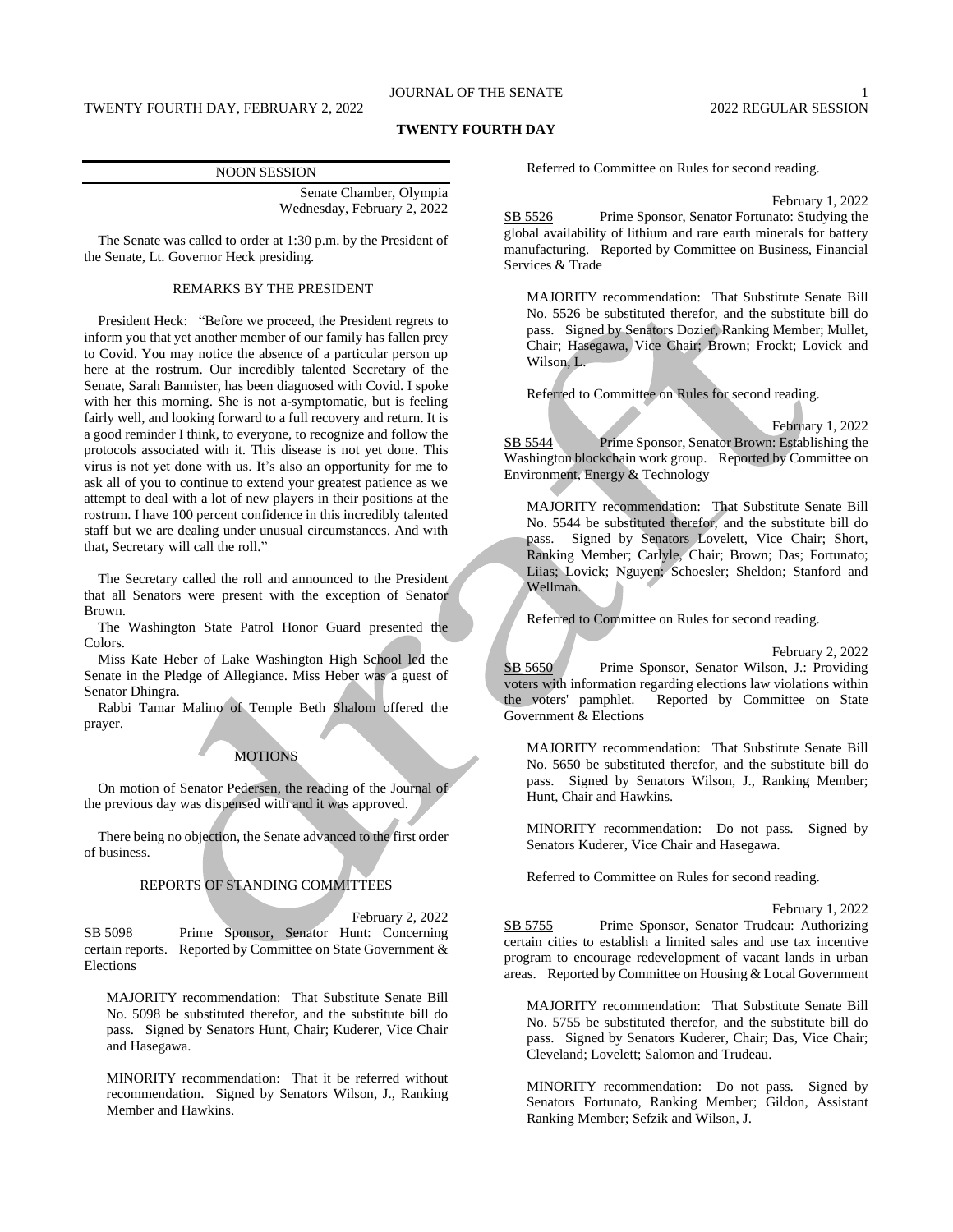MINORITY recommendation: That it be referred without recommendation. Signed by Senator Warnick.

Referred to Committee on Ways & Means.

February 2, 2022 SB 5782 Prime Sponsor, Senator Conway: Concerning the defense community compatibility account. Reported by Committee on State Government & Elections

MAJORITY recommendation: Do pass. Signed by Senators Wilson, J., Ranking Member; Hunt, Chair; Kuderer, Vice Chair; Hasegawa and Hawkins.

Referred to Committee on Ways & Means.

February 2, 2022

SB 5817 Prime Sponsor, Senator Frockt: Restricting the use of synthetic media in campaigns for elective office. Reported by Committee on State Government & Elections

MAJORITY recommendation: Do pass. Signed by Senators Hunt, Chair; Kuderer, Vice Chair and Hasegawa.

MINORITY recommendation: That it be referred without recommendation. Signed by Senators Wilson, J., Ranking Member and Hawkins.

Referred to Committee on Rules for second reading.

February 1, 2022

SB 5818 Prime Sponsor, Senator Salomon: Promoting housing construction in cities through amendments to and limiting appeals under the state environmental policy act and growth management act. Reported by Committee on Housing & Local Government

MAJORITY recommendation: That Substitute Senate Bill No. 5818 be substituted therefor, and the substitute bill do pass. Signed by Senators Fortunato, Ranking Member; Gildon, Assistant Ranking Member; Kuderer, Chair; Das, Vice Chair; Cleveland; Lovelett; Salomon; Sefzik; Trudeau; Warnick and Wilson, J.

Referred to Committee on Rules for second reading.

February 1, 2022 SB 5825 Prime Sponsor, Senator Kuderer: Establishing a rental and vacant property registration program work group. Reported by Committee on Housing & Local Government

MAJORITY recommendation: Do pass. Signed by Senators Kuderer, Chair; Das, Vice Chair; Cleveland; Lovelett; Salomon and Trudeau.

MINORITY recommendation: Do not pass. Signed by Senators Fortunato, Ranking Member; Gildon, Assistant Ranking Member; Sefzik; Warnick and Wilson, J.

Referred to Committee on Rules for second reading.

## February 2, 2022

SB 5843 Prime Sponsor, Senator Frockt: Making it unlawful for public officials and candidates to knowingly make false statements and claims regarding the election process or results of elections conducted within the state. Reported by Committee on State Government & Elections

MAJORITY recommendation: That Substitute Senate Bill No. 5843 be substituted therefor, and the substitute bill do pass. Signed by Senators Hunt, Chair; Kuderer, Vice Chair and Hasegawa.

MINORITY recommendation: Do not pass. Signed by Senators Wilson, J., Ranking Member and Hawkins.

Referred to Committee on Rules for second reading.

February 1, 2022

SB 5844 Prime Sponsor, Senator Liias: Concerning work performed by institutions of higher education. Reported by Committee on Higher Education & Workforce Development

MAJORITY recommendation: Do pass. Signed by Senators Randall, Chair; Nobles, Vice Chair; Holy, Ranking Member and Liias.

MINORITY recommendation: That it be referred without recommendation. Signed by Senator Sefzik.

Referred to Committee on Rules for second reading.

February 1, 2022 SB 5847 Prime Sponsor, Senator Liias: Providing information to public service employees about the public service loan forgiveness program. Reported by Committee on Higher Education & Workforce Development

MAJORITY recommendation: That Substitute Senate Bill No. 5847 be substituted therefor, and the substitute bill do pass. Signed by Senators Randall, Chair; Nobles, Vice Chair; Holy, Ranking Member and Liias.

MINORITY recommendation: That it be referred without recommendation. Signed by Senator Sefzik.

Referred to Committee on Ways & Means.

February 2, 2022

SB 5854 Prime Sponsor, Senator Randall: Concerning ethical performance of faculty duties. Reported by Committee on State Government & Elections

MAJORITY recommendation: Do pass. Signed by Senators Hunt, Chair; Kuderer, Vice Chair and Hasegawa.

MINORITY recommendation: That it be referred without recommendation. Signed by Senator Hawkins.

MINORITY recommendation: Do not pass. Signed by Senator Wilson, J., Ranking Member.

Referred to Committee on Rules for second reading.

February 2, 2022

SB 5855 Prime Sponsor, Senator Lovelett: Concerning the use of campaign funds to reimburse expenses for child care and other caregiving services. Reported by Committee on State Government & Elections

MAJORITY recommendation: Do pass. Signed by Senators Hunt, Chair; Kuderer, Vice Chair; Hasegawa and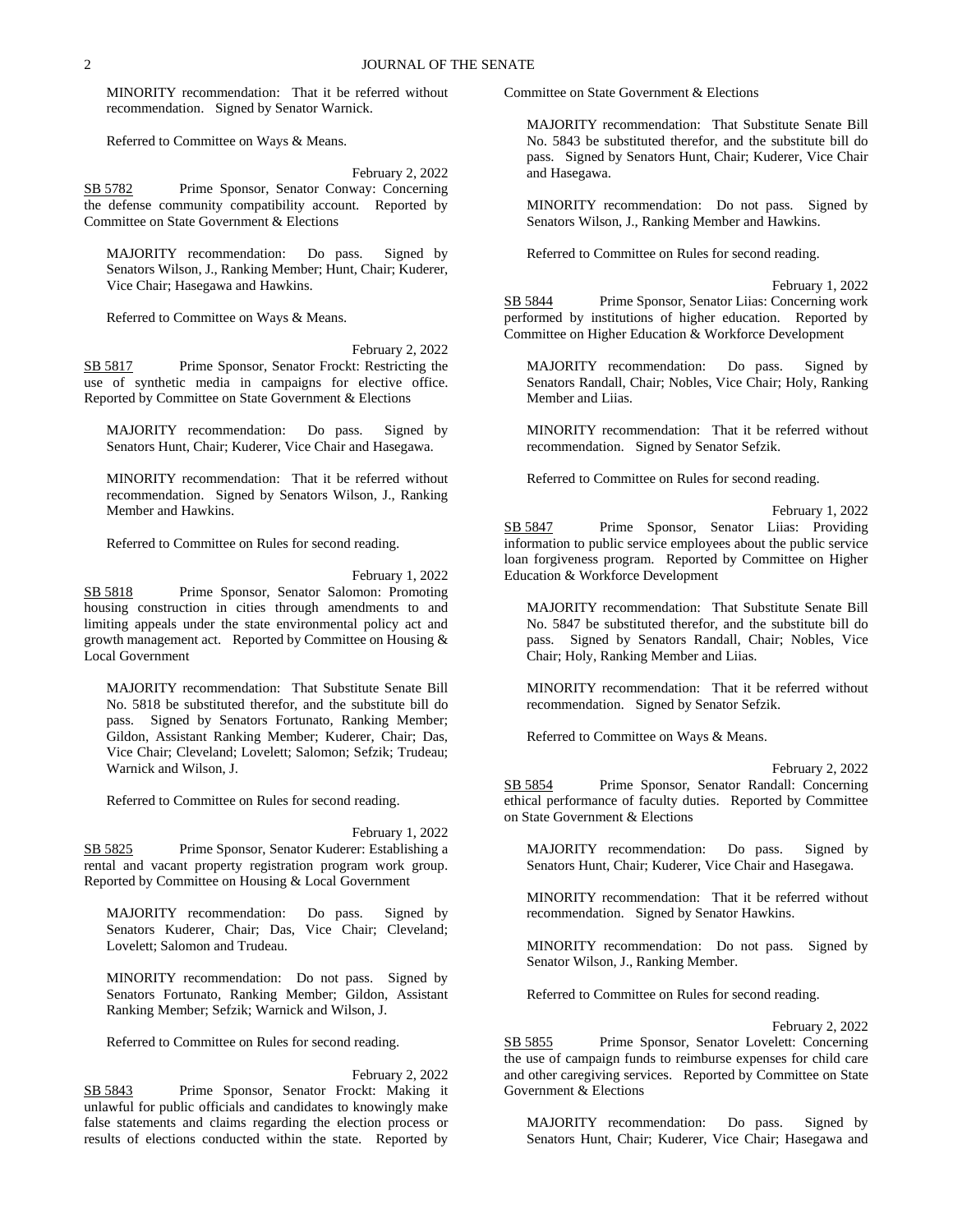TWENTY FOURTH DAY, FEBRUARY 2, 2022 2022 2022 2022 2022 REGULAR SESSION Hawkins.

MINORITY recommendation: That it be referred without recommendation. Signed by Senator Wilson, J., Ranking Member.

Referred to Committee on Rules for second reading.

February 1, 2022 SB 5901 Prime Sponsor, Senator Randall: Concerning economic development tax incentives for targeted counties. Reported by Committee on Business, Financial Services & Trade

MAJORITY recommendation: Do pass. Signed by Senators Mullet, Chair; Hasegawa, Vice Chair; Frockt; Lovick and Wilson, L.

MINORITY recommendation: That it be referred without recommendation. Signed by Senators Dozier, Ranking Member and Brown.

Referred to Committee on Ways & Means.

February 2, 2022 SB 5908 Prime Sponsor, Senator Liias: Creating the clean car authority as a new state government agency. Reported by Committee on State Government & Elections

MAJORITY recommendation: Do pass. Signed by Senators Hunt, Chair; Kuderer, Vice Chair and Hasegawa.

MINORITY recommendation: That it be referred without recommendation. Signed by Senators Wilson, J., Ranking Member and Hawkins.

Referred to Committee on Transportation.

February 2, 2022 SB 5909 Prime Sponsor, Senator Randall: Concerning legislative oversight of gubernatorial powers concerning emergency proclamations and unanticipated receipts. Reported by Committee on State Government & Elections

MAJORITY recommendation: Do pass. Signed by Senators Hunt, Chair; Kuderer, Vice Chair; Hasegawa and Hawkins.

MINORITY recommendation: That it be referred without recommendation. Signed by Senator Wilson, J., Ranking Member.

Referred to Committee on Rules for second reading.

February 1, 2022 SB 5918 Prime Sponsor, Senator Frockt: Adding a faculty member to the board of regents at the research universities. Reported by Committee on Higher Education & Workforce Development

MAJORITY recommendation: Do pass. Signed by Senators Randall, Chair; Nobles, Vice Chair; Holy, Ranking Member; Liias and Sefzik.

Referred to Committee on Rules for second reading.

SB 5946 Prime Sponsor, Senator Mullet: Protecting consumers from the discontinuance of the London interbank offered rate. Reported by Committee on Business, Financial Services & Trade

MAJORITY recommendation: That Substitute Senate Bill No. 5946 be substituted therefor, and the substitute bill do pass. Signed by Senators Dozier, Ranking Member; Mullet, Chair; Hasegawa, Vice Chair; Brown; Frockt; Lovick and Wilson, L.

Referred to Committee on Rules for second reading.

February 1, 2022

SGA 9006 KAREN T. LEE, reappointed on October 1, 2016, for the term ending September 30, 2022, as Member of the Western Washington University Board of Trustees. Reported by Committee on Higher Education & Workforce Development

MAJORITY recommendation: That said appointment be confirmed. Signed by Senators Randall, Chair; Nobles, Vice Chair; Holy, Ranking Member and Liias.

Referred to Committee on Rules for second reading.

February 1, 2022 SGA 9018 MICHAEL S. MAXWELL, reappointed on October 3, 2017, for the term ending September 30, 2022, as Member of the Peninsula College Board of Trustees. Reported by Committee on Higher Education & Workforce Development

MAJORITY recommendation: That said appointment be confirmed. Signed by Senators Randall, Chair; Nobles, Vice Chair; Holy, Ranking Member and Liias.

Referred to Committee on Rules for second reading.

February 1, 2022

SGA 9019 SHARONNE A. NAVAS, reappointed on October 19, 2017, for the term ending September 30, 2022, as Member of the Green River College Board of Trustees. Reported by Committee on Higher Education & Workforce Development

MAJORITY recommendation: That said appointment be confirmed. Signed by Senators Randall, Chair; Nobles, Vice Chair; Holy, Ranking Member and Liias.

Referred to Committee on Rules for second reading.

February 1, 2022 SGA 9020 NEIL A. MCCLURE, appointed on October 30, 2017, for the term ending September 30, 2022, as Member of the Yakima Valley Community College Board of Trustees. Reported by Committee on Higher Education & Workforce Development

MAJORITY recommendation: That said appointment be confirmed. Signed by Senators Randall, Chair; Nobles, Vice Chair; Holy, Ranking Member and Liias.

Referred to Committee on Rules for second reading.

February 1, 2022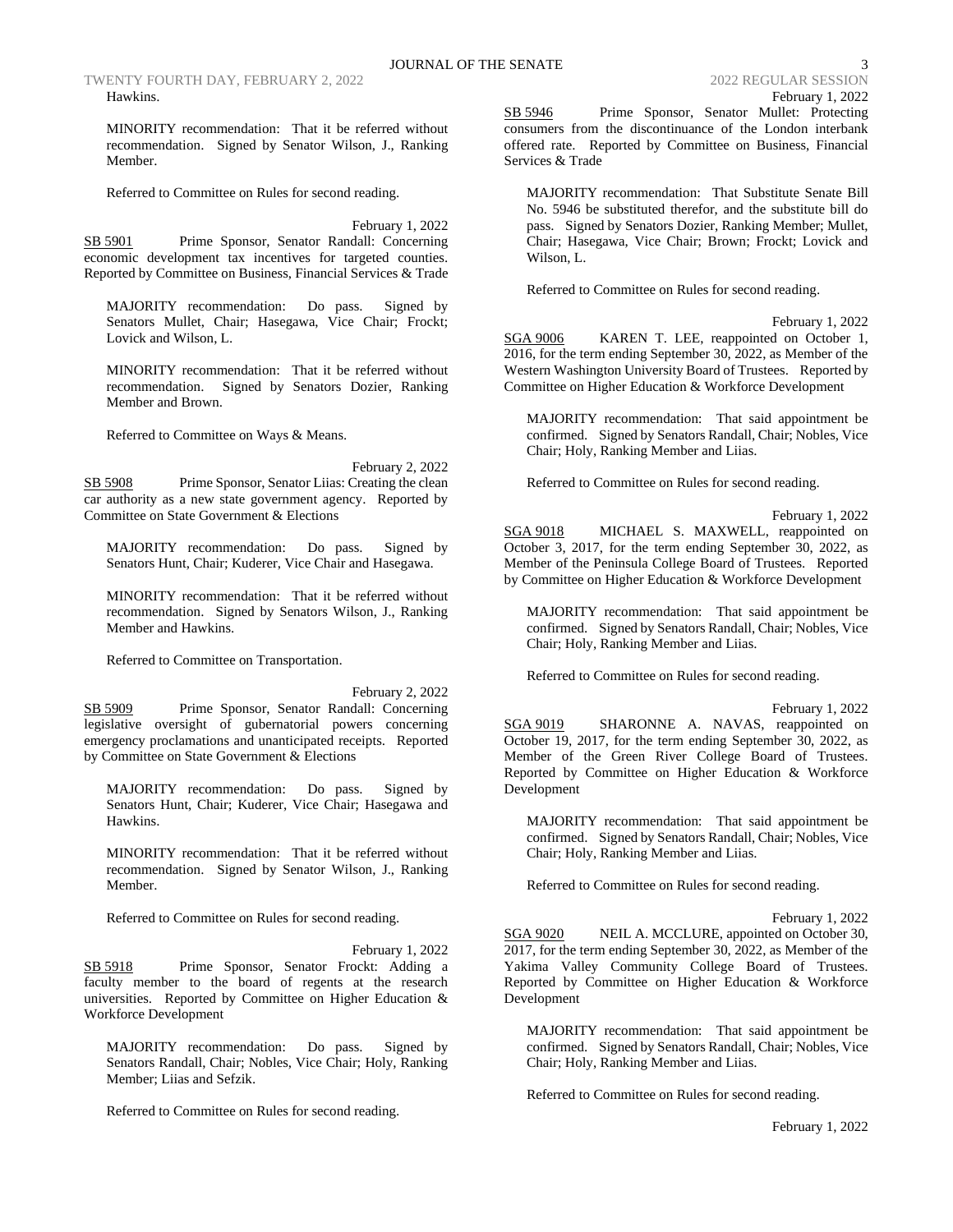SGA 9021 REBECCA M. JOHNSON, appointed on November 20, 2017, for the term ending September 30, 2022, as Member of the Whatcom Community College Board of Trustees. Reported by Committee on Higher Education & Workforce Development

MAJORITY recommendation: That said appointment be confirmed. Signed by Senators Randall, Chair; Nobles, Vice Chair; Holy, Ranking Member and Liias.

Referred to Committee on Rules for second reading.

February 1, 2022

SGA 9022 STEVEN R. HILL, reappointed on December 20, 2017, for the term ending September 30, 2022, as Member of the Seattle College District Board of Trustees. Reported by Committee on Higher Education & Workforce Development

MAJORITY recommendation: That said appointment be confirmed. Signed by Senators Randall, Chair; Nobles, Vice Chair; Holy, Ranking Member and Liias.

Referred to Committee on Rules for second reading.

February 1, 2022 SGA 9028 GLENN A. JOHNSON, appointed on February 5, 2018, for the term ending September 30, 2022, as Member of the Community Colleges of Spokane Board of Trustees. Reported by Committee on Higher Education & Workforce Development

MAJORITY recommendation: That said appointment be confirmed. Signed by Senators Randall, Chair; Nobles, Vice Chair; Holy, Ranking Member and Liias.

Referred to Committee on Rules for second reading.

February 1, 2022

SGA 9031 BRADLEY F. SMITH, appointed on March 23, 2018, for the term ending September 30, 2022, as Member of the Bellingham Technical College Board of Trustees. Reported by Committee on Higher Education & Workforce Development

MAJORITY recommendation: That said appointment be confirmed. Signed by Senators Randall, Chair; Nobles, Vice Chair; Holy, Ranking Member and Liias.

Referred to Committee on Rules for second reading.

February 1, 2022 SGA 9045 RON SIMS, reappointed on August 28, 2018, for the term ending September 30, 2023, as Member of the Washington State University Board of Regents. Reported by Committee on Higher Education & Workforce Development

MAJORITY recommendation: That said appointment be confirmed. Signed by Senators Randall, Chair; Nobles, Vice Chair; Holy, Ranking Member and Liias.

Referred to Committee on Rules for second reading.

February 1, 2022

SGA 9048 ELIZABETH (BETH) J. THEW, reappointed on September 19, 2018, for the term ending September 30, 2023, as Member of the Community Colleges of Spokane Board of Trustees. Reported by Committee on Higher Education &

Workforce Development

MAJORITY recommendation: That said appointment be confirmed. Signed by Senators Randall, Chair; Nobles, Vice Chair; Holy, Ranking Member and Liias.

Referred to Committee on Rules for second reading.

February 1, 2022 SGA 9049 D. MICHAEL KELLY, reappointed on September 25, 2018, for the term ending September 30, 2023, as Member of the Cascadia College Board of Trustees. Reported by Committee on Higher Education & Workforce Development

MAJORITY recommendation: That said appointment be confirmed. Signed by Senators Randall, Chair; Nobles, Vice Chair; Holy, Ranking Member and Liias.

Referred to Committee on Rules for second reading.

February 1, 2022

SGA 9051 DEBBIE J. AHL, reappointed on September 27, 2018, for the term ending September 30, 2023, as Member of the Bellingham Technical College Board of Trustees. Reported by Committee on Higher Education & Workforce Development

MAJORITY recommendation: That said appointment be confirmed. Signed by Senators Randall, Chair; Nobles, Vice Chair; Holy, Ranking Member and Liias.

Referred to Committee on Rules for second reading.

February 1, 2022

SGA 9052 ASTRID E. AVELEDO, appointed on October 15, 2018, for the term ending September 30, 2023, as Member of the Grays Harbor College Board of Trustees. Reported by Committee on Higher Education & Workforce Development

MAJORITY recommendation: That said appointment be confirmed. Signed by Senators Randall, Chair; Nobles, Vice Chair; Holy, Ranking Member and Liias.

Referred to Committee on Rules for second reading.

February 1, 2022

SGA 9053 ELAINE CHU, appointed on October 15, 2018, for the term ending September 30, 2023, as Member of the Green River College Board of Trustees. Reported by Committee on Higher Education & Workforce Development

MAJORITY recommendation: That said appointment be confirmed. Signed by Senators Randall, Chair; Nobles, Vice Chair; Holy, Ranking Member and Liias.

Referred to Committee on Rules for second reading.

February 1, 2022

SGA 9054 JEREMY JAECH, reappointed on October 15, 2018, for the term ending September 30, 2024, as Member of the University of Washington Board of Regents. Reported by Committee on Higher Education & Workforce Development

MAJORITY recommendation: That said appointment be confirmed. Signed by Senators Randall, Chair; Nobles, Vice Chair; Holy, Ranking Member and Liias.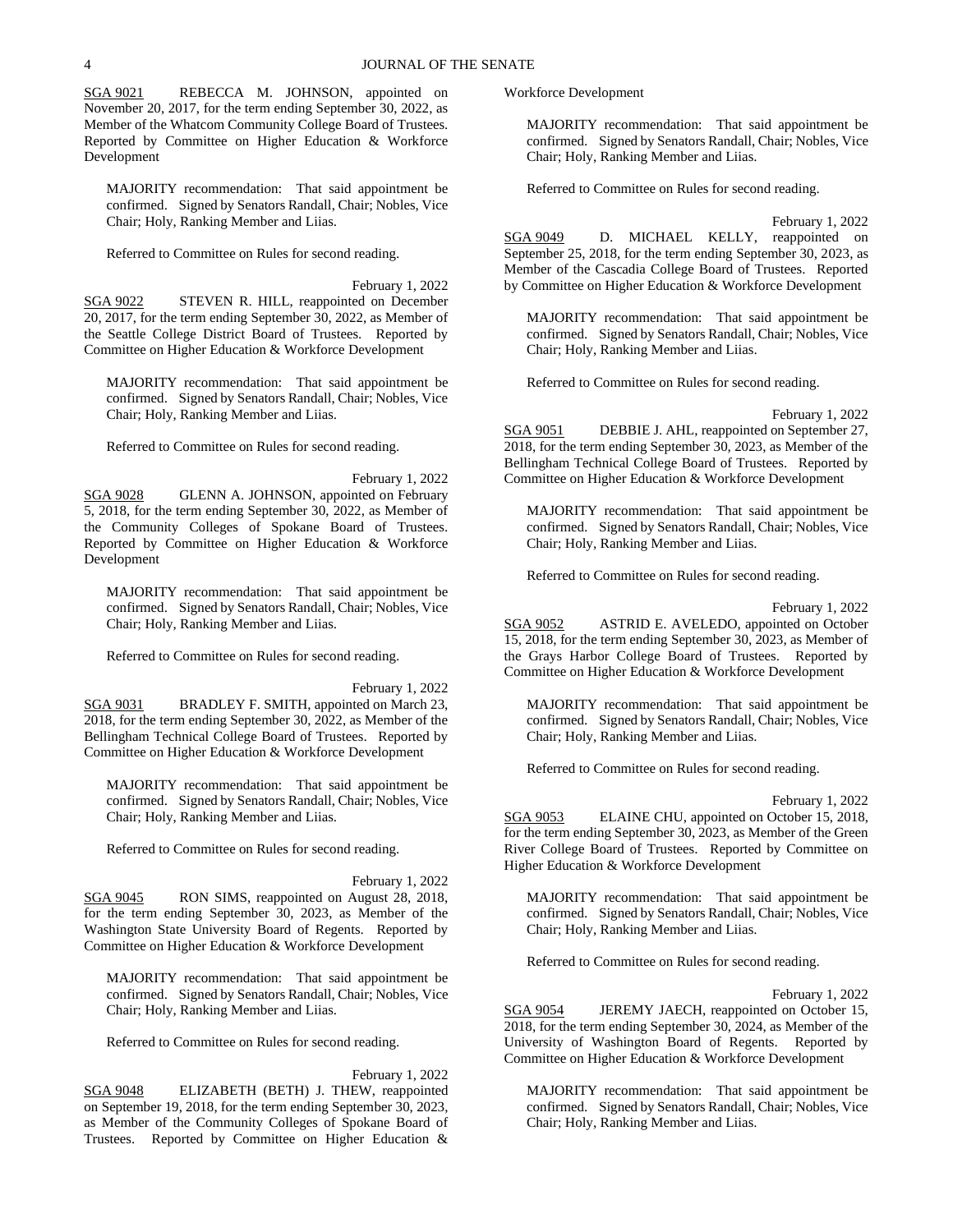TWENTY FOURTH DAY, FEBRUARY 2, 2022 2022 2022 2022 2022 REGULAR SESSION

Referred to Committee on Rules for second reading.

February 1, 2022

SGA 9055 THOMAS W. LUX, reappointed on October 15, 2018, for the term ending September 30, 2023, as Member of the Shoreline Community College Board of Trustees. Reported by Committee on Higher Education & Workforce Development

MAJORITY recommendation: That said appointment be confirmed. Signed by Senators Randall, Chair; Nobles, Vice Chair; Holy, Ranking Member and Liias.

Referred to Committee on Rules for second reading.

February 1, 2022 SGA 9056 ROBERT H. MALTE, appointed on October 18, 2018, for the term ending September 30, 2023, as Member of the Lake Washington Institute of Technology Board of Trustees. Reported by Committee on Higher Education & Workforce Development

MAJORITY recommendation: That said appointment be confirmed. Signed by Senators Randall, Chair; Nobles, Vice Chair; Holy, Ranking Member and Liias.

Referred to Committee on Rules for second reading.

February 1, 2022 SGA 9058 TERESA N. TAYLOR, appointed on October 22, 2018, for the term ending September 30, 2023, as Member of the Whatcom Community College Board of Trustees. Reported by Committee on Higher Education & Workforce Development

MAJORITY recommendation: That said appointment be confirmed. Signed by Senators Randall, Chair; Nobles, Vice Chair; Holy, Ranking Member and Liias.

Referred to Committee on Rules for second reading.

February 1, 2022 SGA 9060 PAUL B. SPEER, appointed on October 31, 2018, for the term ending September 30, 2023, as Member of the Clark College Board of Trustees. Reported by Committee on Higher Education & Workforce Development

MAJORITY recommendation: That said appointment be confirmed. Signed by Senators Randall, Chair; Nobles, Vice Chair; Holy, Ranking Member and Liias.

Referred to Committee on Rules for second reading.

February 1, 2022 SGA 9063 PATRICIA E. SHUMAN, appointed on November 19, 2018, for the term ending September 30, 2023, as Member of the Tacoma Community College Board of Trustees. Reported by Committee on Higher Education & Workforce Development

MAJORITY recommendation: That said appointment be confirmed. Signed by Senators Randall, Chair; Nobles, Vice Chair; Holy, Ranking Member and Liias.

Referred to Committee on Rules for second reading.

February 1, 2022

SGA 9067 ELI TAYLOR, appointed on December 20, 2018, for the term ending September 30, 2023, as Member of the Clover Park Technical College Board of Trustees. Reported by Committee on Higher Education & Workforce Development

MAJORITY recommendation: That said appointment be confirmed. Signed by Senators Randall, Chair; Nobles, Vice Chair; Holy, Ranking Member and Liias.

Referred to Committee on Rules for second reading.

February 1, 2022 SGA 9077 MARK P. MARTINEZ, reappointed on March 6, 2019, for the term ending September 30, 2022, as Member of the Clover Park Technical College Board of Trustees. Reported by Committee on Higher Education & Workforce Development

MAJORITY recommendation: That said appointment be confirmed. Signed by Senators Randall, Chair; Nobles, Vice Chair; Holy, Ranking Member and Liias.

Referred to Committee on Rules for second reading.

February 1, 2022

SGA 9095 FLORENCE S. CHANG, appointed on August 7, 2019, for the term ending September 30, 2022, as Member of the Bates Technical College Board of Trustees. Reported by Committee on Higher Education & Workforce Development

MAJORITY recommendation: That said appointment be confirmed. Signed by Senators Randall, Chair; Nobles, Vice Chair; Holy, Ranking Member and Liias.

Referred to Committee on Rules for second reading.

February 1, 2022

SGA 9097 WALLY WEBSTER II, appointed on October 1, 2019, for the term ending September 30, 2024, as Member of the Edmonds Community College Board of Trustees. Reported by Committee on Higher Education & Workforce Development

MAJORITY recommendation: That said appointment be confirmed. Signed by Senators Randall, Chair; Nobles, Vice Chair; Holy, Ranking Member and Liias.

Referred to Committee on Rules for second reading.

February 1, 2022

SGA 9098 STEVEN A. ZIMMERMAN, appointed on August 2, 2019, for the term ending September 30, 2023, as Member of the Wenatchee Valley College Board of Trustees. Reported by Committee on Higher Education & Workforce Development

MAJORITY recommendation: That said appointment be confirmed. Signed by Senators Randall, Chair; Nobles, Vice Chair; Holy, Ranking Member and Liias.

Referred to Committee on Rules for second reading.

February 1, 2022

SGA 9102 CANDELARIO GONZALEZ, appointed on August 20, 2019, for the term ending September 30, 2023, as Member of the Olympic College Board of Trustees. Reported by Committee on Higher Education & Workforce Development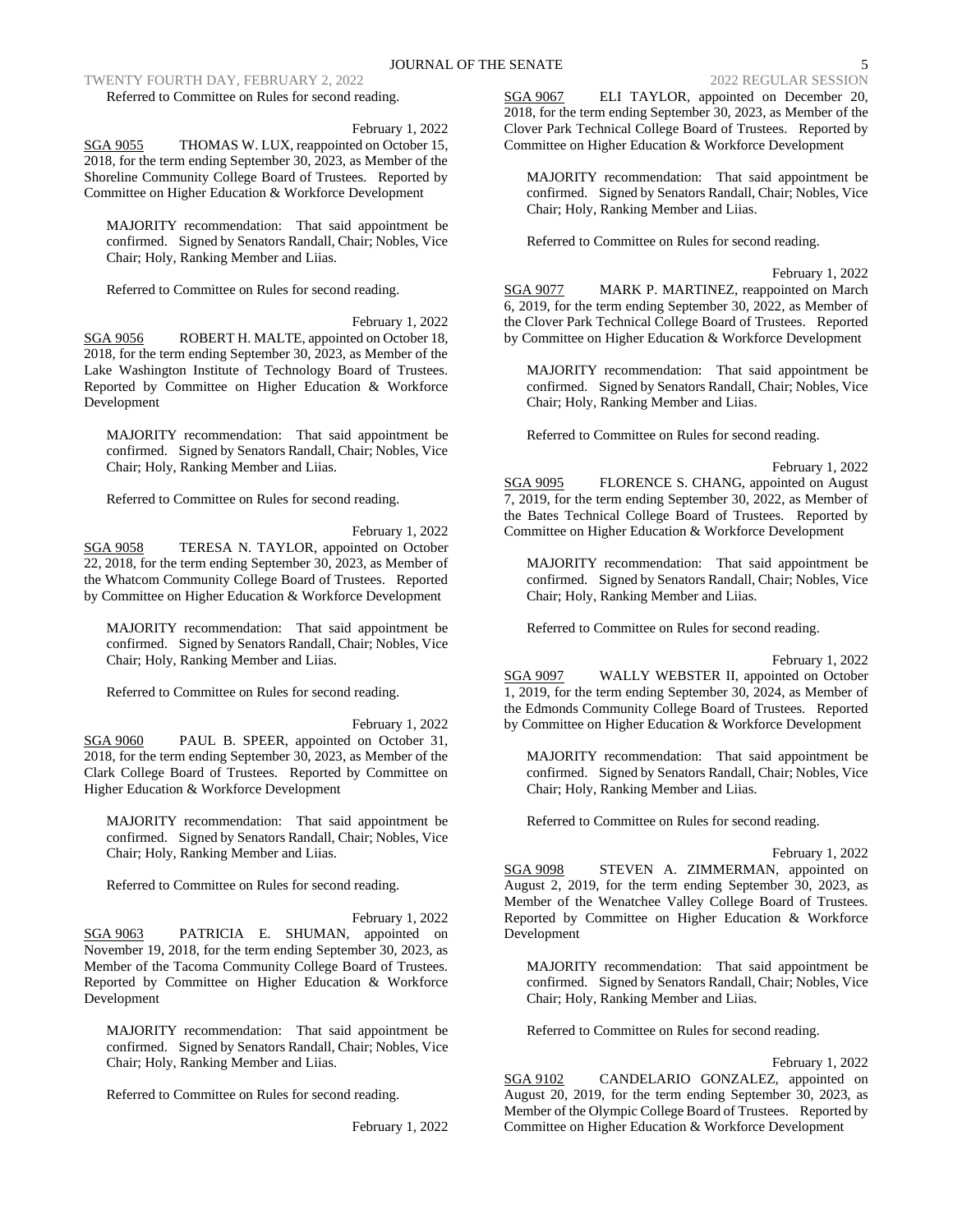MAJORITY recommendation: That said appointment be confirmed. Signed by Senators Randall, Chair; Nobles, Vice Chair; Holy, Ranking Member and Liias.

Referred to Committee on Rules for second reading.

February 1, 2022

SGA 9107 MEGHAN B. QUINT, appointed on September 19, 2019, for the term ending September 30, 2024, as Member of the Cascadia College Board of Trustees. Reported by Committee on Higher Education & Workforce Development

MAJORITY recommendation: That said appointment be confirmed. Signed by Senators Randall, Chair; Nobles, Vice Chair; Holy, Ranking Member and Liias.

Referred to Committee on Rules for second reading.

February 1, 2022 SGA 9109 ADRIANNE WAGNER, appointed on September 20, 2019, for the term ending September 30, 2023, as Member of the Edmonds Community College Board of Trustees. Reported by Committee on Higher Education & Workforce Development

MAJORITY recommendation: That said appointment be confirmed. Signed by Senators Randall, Chair; Nobles, Vice Chair; Holy, Ranking Member and Liias.

Referred to Committee on Rules for second reading.

February 1, 2022 SGA 9110 JUANITA D. RICHARDS, appointed on October 1, 2019, for the term ending September 30, 2024, as Member of the Big Bend Community College Board of Trustees. Reported by Committee on Higher Education & Workforce Development

MAJORITY recommendation: That said appointment be confirmed. Signed by Senators Randall, Chair; Nobles, Vice Chair; Holy, Ranking Member and Liias.

Referred to Committee on Rules for second reading.

February 1, 2022

SGA 9111 WENDY K. BOHLKE, reappointed on October 3, 2019, for the term ending September 30, 2024, as Member of the Whatcom Community College Board of Trustees. Reported by Committee on Higher Education & Workforce Development

MAJORITY recommendation: That said appointment be confirmed. Signed by Senators Randall, Chair; Nobles, Vice Chair; Holy, Ranking Member and Liias.

Referred to Committee on Rules for second reading.

February 1, 2022 SGA 9112 HARRIETTE C. BRYANT, appointed on October 3, 2019, for the term ending September 30, 2024, as Member of the Olympic College Board of Trustees. Reported by Committee on Higher Education & Workforce Development

MAJORITY recommendation: That said appointment be confirmed. Signed by Senators Randall, Chair; Nobles, Vice Chair; Holy, Ranking Member and Liias.

Referred to Committee on Rules for second reading.

February 1, 2022

SGA 9113 KRISTIN M. RAY, appointed on October 3, 2019, for the term ending September 30, 2024, as Member of the Pierce College Board of Trustees. Reported by Committee on Higher Education & Workforce Development

MAJORITY recommendation: That said appointment be confirmed. Signed by Senators Randall, Chair; Nobles, Vice Chair; Holy, Ranking Member and Liias.

Referred to Committee on Rules for second reading.

February 1, 2022

SGA 9114 MEGAN S. O'BRYAN, reappointed on October 7, 2019, for the term ending September 30, 2024, as Member of the Skagit Valley College Board of Trustees. Reported by Committee on Higher Education & Workforce Development

MAJORITY recommendation: That said appointment be confirmed. Signed by Senators Randall, Chair; Nobles, Vice Chair; Holy, Ranking Member and Liias.

Referred to Committee on Rules for second reading.

February 1, 2022

SGA 9115 EBEN POBEE, appointed on October 8, 2019, for the term ending September 30, 2024, as Member of the Shoreline Community College Board of Trustees. Reported by Committee on Higher Education & Workforce Development

MAJORITY recommendation: That said appointment be confirmed. Signed by Senators Randall, Chair; Nobles, Vice Chair; Holy, Ranking Member and Liias.

Referred to Committee on Rules for second reading.

February 1, 2022

SGA 9116 RICHARD G. FUKUTAKI, appointed on October 3, 2019, for the term ending September 30, 2024, as Member of the Bellevue College Board of Trustees. Reported by Committee on Higher Education & Workforce Development

MAJORITY recommendation: That said appointment be confirmed. Signed by Senators Randall, Chair; Nobles, Vice Chair; Holy, Ranking Member and Liias.

Referred to Committee on Rules for second reading.

February 1, 2022

SGA 9117 ANNE E. HAMILTON, reappointed on October 10, 2019, for the term ending September 30, 2024, as Member of the Lake Washington Institute of Technology Board of Trustees. Reported by Committee on Higher Education & Workforce Development

MAJORITY recommendation: That said appointment be confirmed. Signed by Senators Randall, Chair; Nobles, Vice Chair; Holy, Ranking Member and Liias.

Referred to Committee on Rules for second reading.

February 1, 2022 SGA 9118 MICHAEL D. WILSON, reappointed on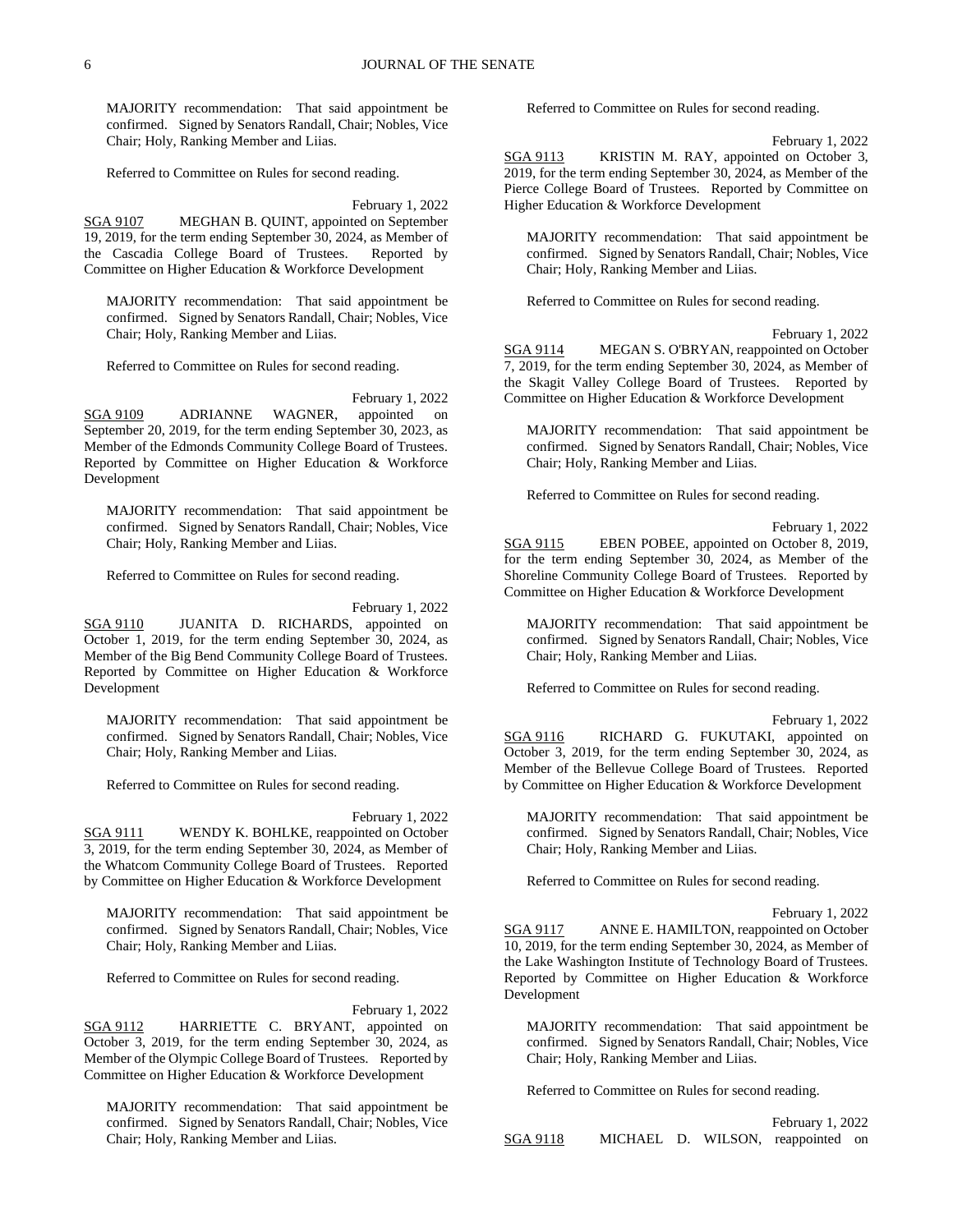## TWENTY FOURTH DAY, FEBRUARY 2, 2022 2022 2022 2022 REGULAR SESSION

October 10, 2019, for the term ending September 30, 2024, as Member of the Community Colleges of Spokane Board of Trustees. Reported by Committee on Higher Education & Workforce Development

MAJORITY recommendation: That said appointment be confirmed. Signed by Senators Randall, Chair; Nobles, Vice Chair; Holy, Ranking Member and Liias.

Referred to Committee on Rules for second reading.

February 1, 2022 SGA 9119 SARA I. CATE, reappointed on October 17, 2019, for the term ending September 30, 2024, as Member of the Yakima Valley Community College Board of Trustees. Reported by Committee on Higher Education & Workforce Development

MAJORITY recommendation: That said appointment be confirmed. Signed by Senators Randall, Chair; Nobles, Vice Chair; Holy, Ranking Member and Liias.

Referred to Committee on Rules for second reading.

February 1, 2022 SGA 9120 CONSTANCE W. RICE, appointed on October 21, 2019, for the term ending September 30, 2025, as Member of the University of Washington Board of Regents. Reported by Committee on Higher Education & Workforce Development

MAJORITY recommendation: That said appointment be confirmed. Signed by Senators Randall, Chair; Nobles, Vice Chair; Holy, Ranking Member and Liias.

Referred to Committee on Rules for second reading.

February 1, 2022 SGA 9121 ROGELIO RIOJAS, reappointed on October 21, 2019, for the term ending September 30, 2025, as Member of the University of Washington Board of Regents. Reported by Committee on Higher Education & Workforce Development

MAJORITY recommendation: That said appointment be confirmed. Signed by Senators Randall, Chair; Nobles, Vice Chair; Holy, Ranking Member and Liias.

Referred to Committee on Rules for second reading.

February 1, 2022

SGA 9122 MICHELLE LIBERTY, appointed on October 25, 2019, for the term ending September 30, 2024, as Member of the Walla Walla Community College Board of Trustees. Reported by Committee on Higher Education & Workforce Development

MAJORITY recommendation: That said appointment be confirmed. Signed by Senators Randall, Chair; Nobles, Vice Chair; Holy, Ranking Member and Liias.

Referred to Committee on Rules for second reading.

February 1, 2022 SGA 9129 DONA PONEPINTO, appointed on December 4, 2019, for the term ending September 30, 2024, as Member of the Tacoma Community College Board of Trustees. Reported by Committee on Higher Education & Workforce Development

MAJORITY recommendation: That said appointment be confirmed. Signed by Senators Randall, Chair; Nobles, Vice Chair; Holy, Ranking Member and Liias.

Referred to Committee on Rules for second reading.

February 1, 2022 SGA 9133 CAROL MITCHELL, appointed on December 12, 2019, for the term ending September 30, 2024, as Member of the Clover Park Technical College Board of Trustees. Reported by Committee on Higher Education & Workforce Development

MAJORITY recommendation: That said appointment be confirmed. Signed by Senators Randall, Chair; Nobles, Vice Chair; Holy, Ranking Member and Liias.

Referred to Committee on Rules for second reading.

February 1, 2022

SGA 9151 HOLLY M. SILER, appointed on January 23, 2020, for the term ending September 30, 2024, as Member of the Columbia Basin College Board of Trustees. Reported by Committee on Higher Education & Workforce Development

MAJORITY recommendation: That said appointment be confirmed. Signed by Senators Randall, Chair; Nobles, Vice Chair; Holy, Ranking Member and Liias.

Referred to Committee on Rules for second reading.

February 1, 2022

SGA 9158 GERALD L. MARTIN, appointed on February 18, 2020, for the term ending September 30, 2024, as Member of the Everett Community College Board of Trustees. Reported by Committee on Higher Education & Workforce Development

MAJORITY recommendation: That said appointment be confirmed. Signed by Senators Randall, Chair; Nobles, Vice Chair; Holy, Ranking Member and Liias.

Referred to Committee on Rules for second reading.

February 1, 2022

SGA 9160 WILMA CARTAGENA, appointed on February 28, 2020, for the term ending September 30, 2024, as Member of the Wenatchee Valley College Board of Trustees. Reported by Committee on Higher Education & Workforce Development

MAJORITY recommendation: That said appointment be confirmed. Signed by Senators Randall, Chair; Nobles, Vice Chair; Holy, Ranking Member and Liias.

Referred to Committee on Rules for second reading.

February 1, 2022

SGA 9163 CHASE D. FRANKLIN, reappointed on March 10, 2020, for the term ending September 30, 2025, as Member of the Western Washington University Board of Trustees. Reported by Committee on Higher Education & Workforce Development

MAJORITY recommendation: That said appointment be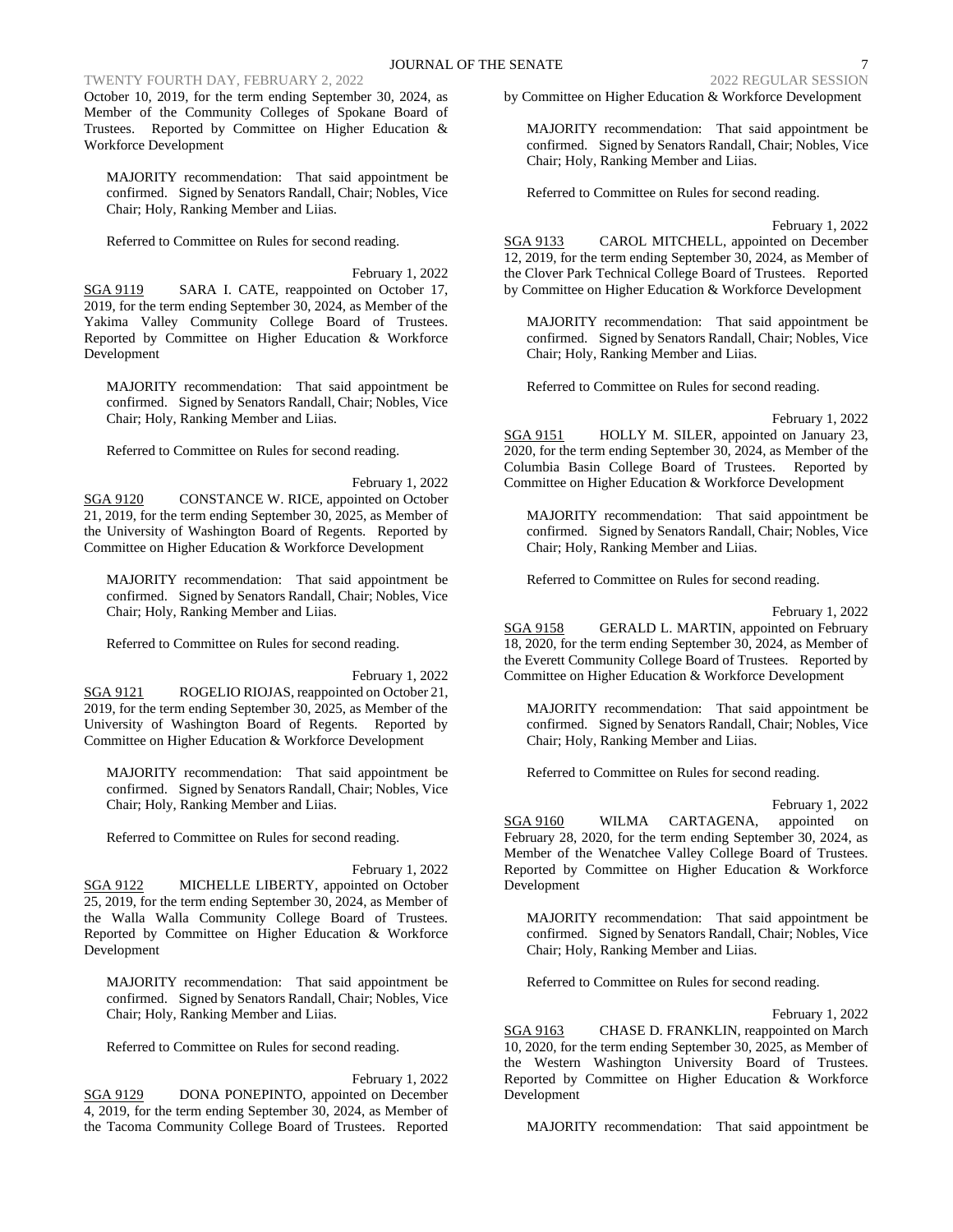confirmed. Signed by Senators Randall, Chair; Nobles, Vice Chair; Holy, Ranking Member and Liias.

Referred to Committee on Rules for second reading.

February 1, 2022

SGA 9164 LURA J. POWELL, reappointed on March 10, 2020, for the term ending September 30, 2025, as Member of the Washington State University Board of Regents. Reported by Committee on Higher Education & Workforce Development

MAJORITY recommendation: That said appointment be confirmed. Signed by Senators Randall, Chair; Nobles, Vice Chair; Holy, Ranking Member and Liias.

Referred to Committee on Rules for second reading.

February 1, 2022 SGA 9172 FRANKIE L. COLEMAN, appointed on July 6, 2020, for the term ending September 30, 2022, as Member of the Olympic College Board of Trustees. Reported by Committee on Higher Education & Workforce Development

MAJORITY recommendation: That said appointment be confirmed. Signed by Senators Randall, Chair; Nobles, Vice Chair; Holy, Ranking Member and Liias.

Referred to Committee on Rules for second reading.

February 1, 2022

SGA 9186 HARRY L. CARTHUM, reappointed on July 6, 2020, for the term ending September 30, 2024, as Member of the Grays Harbor College Board of Trustees. Reported by Committee on Higher Education & Workforce Development

MAJORITY recommendation: That said appointment be confirmed. Signed by Senators Randall, Chair; Nobles, Vice Chair; Holy, Ranking Member and Liias.

Referred to Committee on Rules for second reading.

February 1, 2022 SGA 9202 ANNA FRANZ, appointed on October 1, 2020, for the term ending September 30, 2025, as Member of the Big Bend Community College Board of Trustees. Reported by Committee on Higher Education & Workforce Development

MAJORITY recommendation: That said appointment be confirmed. Signed by Senators Randall, Chair; Nobles, Vice Chair; Holy, Ranking Member and Liias.

Referred to Committee on Rules for second reading.

February 1, 2022 SGA 9203 LEIGH, JR., RICHARD E., appointed on October 1, 2020, for the term ending September 30, 2025, as Member of the Bellevue College Board of Trustees. Reported by Committee on Higher Education & Workforce Development

MAJORITY recommendation: That said appointment be confirmed. Signed by Senators Randall, Chair; Nobles, Vice Chair; Holy, Ranking Member and Liias.

Referred to Committee on Rules for second reading.

February 1, 2022

SGA 9204 ARLENE M. PIERINI, reappointed on October 1, 2020, for the term ending September 30, 2025, as Member of the Green River College Board of Trustees. Reported by Committee on Higher Education & Workforce Development

MAJORITY recommendation: That said appointment be confirmed. Signed by Senators Randall, Chair; Nobles, Vice Chair; Holy, Ranking Member and Liias.

Referred to Committee on Rules for second reading.

February 1, 2022

SGA 9205 JENNIFER RAMIREZ ROBSON, appointed on September 17, 2020, for the term ending September 30, 2024, as Member of the Green River College Board of Trustees. Reported by Committee on Higher Education & Workforce Development

MAJORITY recommendation: That said appointment be confirmed. Signed by Senators Randall, Chair; Nobles, Vice Chair; Holy, Ranking Member and Liias.

Referred to Committee on Rules for second reading.

February 1, 2022 SGA 9207 CHARLES C STANLEY, appointed on September 17, 2020, for the term ending September 30, 2024, as Member of the Centralia College Board of Trustees. Reported by Committee on Higher Education & Workforce Development

MAJORITY recommendation: That said appointment be confirmed. Signed by Senators Randall, Chair; Nobles, Vice Chair; Holy, Ranking Member and Liias.

Referred to Committee on Rules for second reading.

February 1, 2022

SGA 9211 RICHARD P. KAISER, reappointed on October 1, 2020, for the term ending September 30, 2025, as Member of the Bellingham Technical College Board of Trustees. Reported by Committee on Higher Education & Workforce Development

MAJORITY recommendation: That said appointment be confirmed. Signed by Senators Randall, Chair; Nobles, Vice Chair; Holy, Ranking Member and Liias.

Referred to Committee on Rules for second reading.

February 1, 2022 SGA 9212 MICHAEL KARNOFSKI, reappointed on October 1, 2020, for the term ending September 30, 2025, as Member of the Lower Columbia College Board of Trustees. Reported by Committee on Higher Education & Workforce Development

MAJORITY recommendation: That said appointment be confirmed. Signed by Senators Randall, Chair; Nobles, Vice Chair; Holy, Ranking Member and Liias.

Referred to Committee on Rules for second reading.

February 1, 2022

SGA 9214 JAMES R. SAYCE, appointed on October 1, 2020, for the term ending September 30, 2025, as Member of the Grays Harbor College Board of Trustees. Reported by Committee on Higher Education & Workforce Development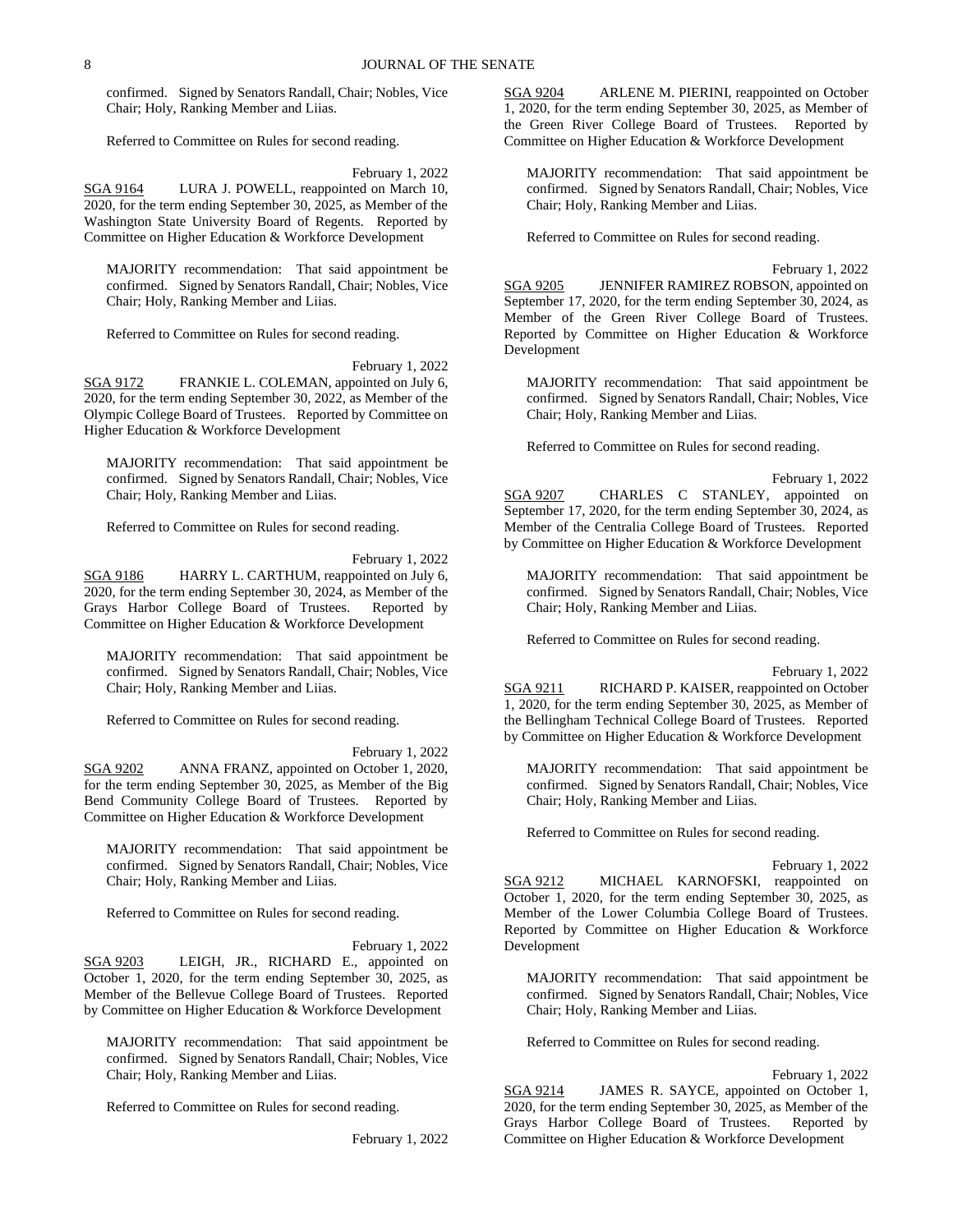MAJORITY recommendation: That said appointment be confirmed. Signed by Senators Randall, Chair; Nobles, Vice Chair; Holy, Ranking Member and Liias.

Referred to Committee on Rules for second reading.

February 1, 2022

SGA 9215 THERESE N. PASQUIER, appointed on October 1, 2020, for the term ending September 30, 2025, as Member of the Pierce College Board of Trustees. Reported by Committee on Higher Education & Workforce Development

MAJORITY recommendation: That said appointment be confirmed. Signed by Senators Randall, Chair; Nobles, Vice Chair; Holy, Ranking Member and Liias.

Referred to Committee on Rules for second reading.

February 1, 2022

SGA 9216 JOHN W. PEDLOW, reappointed on October 1, 2020, for the term ending September 30, 2025, as Member of the Whatcom Community College Board of Trustees. Reported by Committee on Higher Education & Workforce Development

MAJORITY recommendation: That said appointment be confirmed. Signed by Senators Randall, Chair; Nobles, Vice Chair; Holy, Ranking Member and Liias.

Referred to Committee on Rules for second reading.

February 1, 2022 SGA 9218 TOM ECKMANN, reappointed on October 1, 2020, for the term ending September 30, 2025, as Member of the Olympic College Board of Trustees. Reported by Committee on Higher Education & Workforce Development

MAJORITY recommendation: That said appointment be confirmed. Signed by Senators Randall, Chair; Nobles, Vice Chair; Holy, Ranking Member and Liias.

Referred to Committee on Rules for second reading.

February 1, 2022 SGA 9219 KIMBERLY L. HARPER, appointed on October 1, 2020, for the term ending September 30, 2025, as Member of the Columbia Basin College Board of Trustees. Reported by Committee on Higher Education & Workforce Development

MAJORITY recommendation: That said appointment be confirmed. Signed by Senators Randall, Chair; Nobles, Vice Chair; Holy, Ranking Member and Liias.

Referred to Committee on Rules for second reading.

February 1, 2022

SGA 9220 COLLEEN F. PONTO, reappointed on October 1, 2020, for the term ending September 30, 2025, as Member of the Cascadia College Board of Trustees. Reported by Committee on Higher Education & Workforce Development

MAJORITY recommendation: That said appointment be confirmed. Signed by Senators Randall, Chair; Nobles, Vice Chair; Holy, Ranking Member and Liias.

Referred to Committee on Rules for second reading.

February 1, 2022

SGA 9221 PAULA ARNO MARTINEZ, appointed on October 6, 2020, for the term ending September 30, 2025, as Member of the Wenatchee Valley College Board of Trustees. Reported by Committee on Higher Education & Workforce Development

MAJORITY recommendation: That said appointment be confirmed. Signed by Senators Randall, Chair; Nobles, Vice Chair; Holy, Ranking Member and Liias.

Referred to Committee on Rules for second reading.

February 1, 2022 SGA 9222 CRISTHIAN A. CANSECO JUAREZ, appointed on January 4, 2021, for the term ending September 30, 2025, as Member of the Clark College Board of Trustees. Reported by Committee on Higher Education & Workforce Development

MAJORITY recommendation: That said appointment be confirmed. Signed by Senators Randall, Chair; Nobles, Vice Chair; Holy, Ranking Member and Liias.

Referred to Committee on Rules for second reading.

February 1, 2022

SGA 9223 DOUG MAH, reappointed on October 6, 2020, for the term ending September 30, 2025, as Member of the South Puget Sound Community College Board of Trustees. Reported by Committee on Higher Education & Workforce Development

MAJORITY recommendation: That said appointment be confirmed. Signed by Senators Randall, Chair; Nobles, Vice Chair; Holy, Ranking Member and Liias.

Referred to Committee on Rules for second reading.

February 1, 2022

SGA 9224 FRIEDA K. TAKAMURA, reappointed on October 6, 2020, for the term ending September 30, 2025, as Member of the Renton Technical College Board of Trustees. Reported by Committee on Higher Education & Workforce Development

MAJORITY recommendation: That said appointment be confirmed. Signed by Senators Randall, Chair; Nobles, Vice Chair; Holy, Ranking Member and Liias.

Referred to Committee on Rules for second reading.

February 1, 2022

SGA 9225 TERESITA BATAYOLA, reappointed on October 8, 2020, for the term ending September 30, 2025, as Member of the Seattle College District Board of Trustees. Reported by Committee on Higher Education & Workforce Development

MAJORITY recommendation: That said appointment be confirmed. Signed by Senators Randall, Chair; Nobles, Vice Chair; Holy, Ranking Member and Liias.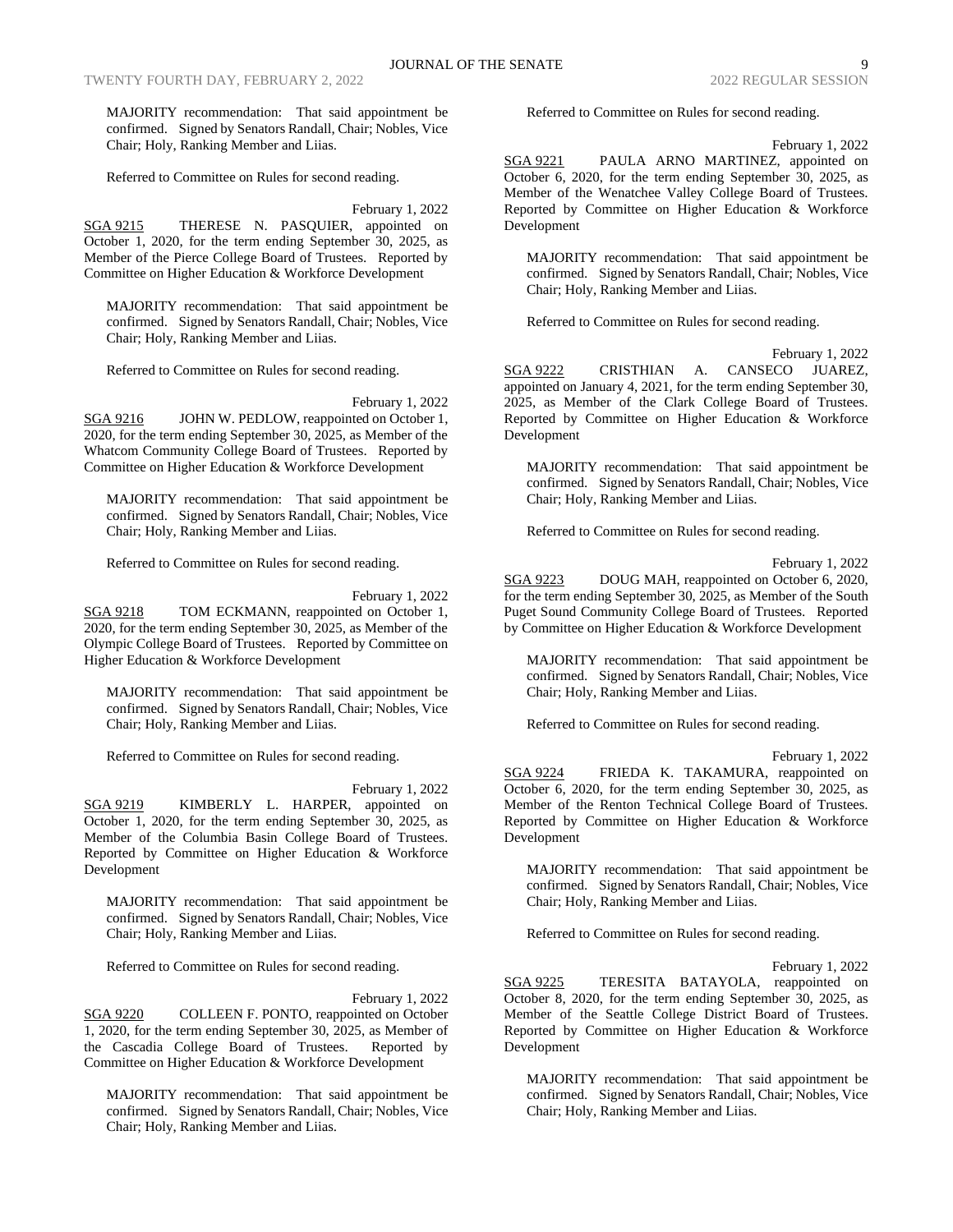Referred to Committee on Rules for second reading.

February 1, 2022

SGA 9226 CASTULO (CUS) ARTEAGA, appointed on October 13, 2020, for the term ending September 30, 2023, as Member of the Yakima Valley Community College Board of Trustees. Reported by Committee on Higher Education & Workforce Development

MAJORITY recommendation: That said appointment be confirmed. Signed by Senators Randall, Chair; Nobles, Vice Chair; Holy, Ranking Member and Liias.

Referred to Committee on Rules for second reading.

February 1, 2022 SGA 9227 JOSEPH S. BOWMAN IV, appointed on October 13, 2020, for the term ending September 30, 2025, as Member of the Highline College Board of Trustees. Reported by Committee on Higher Education & Workforce Development

MAJORITY recommendation: That said appointment be confirmed. Signed by Senators Randall, Chair; Nobles, Vice Chair; Holy, Ranking Member and Liias.

Referred to Committee on Rules for second reading.

February 1, 2022 SGA 9229 LISA T. KEOHOKALOLE SCHAUER, reappointed on October 20, 2020, for the term ending September 30, 2026, as Member of the Washington State University Board of Regents. Reported by Committee on Higher Education & Workforce Development

MAJORITY recommendation: That said appointment be confirmed. Signed by Senators Randall, Chair; Nobles, Vice Chair; Holy, Ranking Member and Liias.

Referred to Committee on Rules for second reading.

February 1, 2022 SGA 9233 LATASHA M. WORTHAM, appointed on October 22, 2020, for the term ending September 30, 2025, as Member of the Tacoma Community College Board of Trustees. Reported by Committee on Higher Education & Workforce Development

MAJORITY recommendation: That said appointment be confirmed. Signed by Senators Randall, Chair; Nobles, Vice Chair; Holy, Ranking Member and Liias.

Referred to Committee on Rules for second reading.

February 1, 2022 SGA 9234 TIA H. BENSON TOLLE, reappointed on October 27, 2020, for the term ending September 30, 2025, as Member of the Edmonds Community College Board of Trustees. Reported by Committee on Higher Education & Workforce Development

MAJORITY recommendation: That said appointment be confirmed. Signed by Senators Randall, Chair; Nobles, Vice Chair; Holy, Ranking Member and Liias.

Referred to Committee on Rules for second reading.

SGA 9235 KIANTHA L. DUNCAN, appointed on October 27, 2020, for the term ending September 30, 2025, as Member of the Community Colleges of Spokane Board of Trustees. Reported by Committee on Higher Education & Workforce Development

MAJORITY recommendation: That said appointment be confirmed. Signed by Senators Randall, Chair; Nobles, Vice Chair; Holy, Ranking Member and Liias.

Referred to Committee on Rules for second reading.

February 1, 2022 SGA 9239 TIMOTHY BURT, reappointed on November 10, 2020, for the term ending September 30, 2025, as Member of the Walla Walla Community College Board of Trustees. Reported by Committee on Higher Education & Workforce Development

MAJORITY recommendation: That said appointment be confirmed. Signed by Senators Randall, Chair; Nobles, Vice Chair; Holy, Ranking Member and Liias.

Referred to Committee on Rules for second reading.

February 1, 2022 SGA 9240 DAVID O. EARLING, appointed on November 10, 2020, for the term ending September 30, 2022, as Member of the Edmonds Community College Board of Trustees. Reported by Committee on Higher Education & Workforce Development

MAJORITY recommendation: That said appointment be confirmed. Signed by Senators Randall, Chair; Nobles, Vice Chair; Holy, Ranking Member and Liias.

Referred to Committee on Rules for second reading.

February 1, 2022

SGA 9243 TORAYA MILLER , reappointed on November 13, 2020, for the term ending September 30, 2025, as Member of the Everett Community College Board of Trustees. Reported by Committee on Higher Education & Workforce Development

MAJORITY recommendation: That said appointment be confirmed. Signed by Senators Randall, Chair; Nobles, Vice Chair; Holy, Ranking Member and Liias.

Referred to Committee on Rules for second reading.

February 1, 2022

SGA 9252 LAYNE BLADOW, reappointed on January 8, 2021, for the term ending September 30, 2024, as Member of the Bates Technical College Board of Trustees. Reported by Committee on Higher Education & Workforce Development

MAJORITY recommendation: That said appointment be confirmed. Signed by Senators Randall, Chair; Nobles, Vice Chair; Holy, Ranking Member and Liias.

Referred to Committee on Rules for second reading.

February 1, 2022

SGA 9258 MARIKO K. DOERNER, appointed on January 15, 2021, for the term ending September 30, 2025, as Member of the Skagit Valley College Board of Trustees. Reported by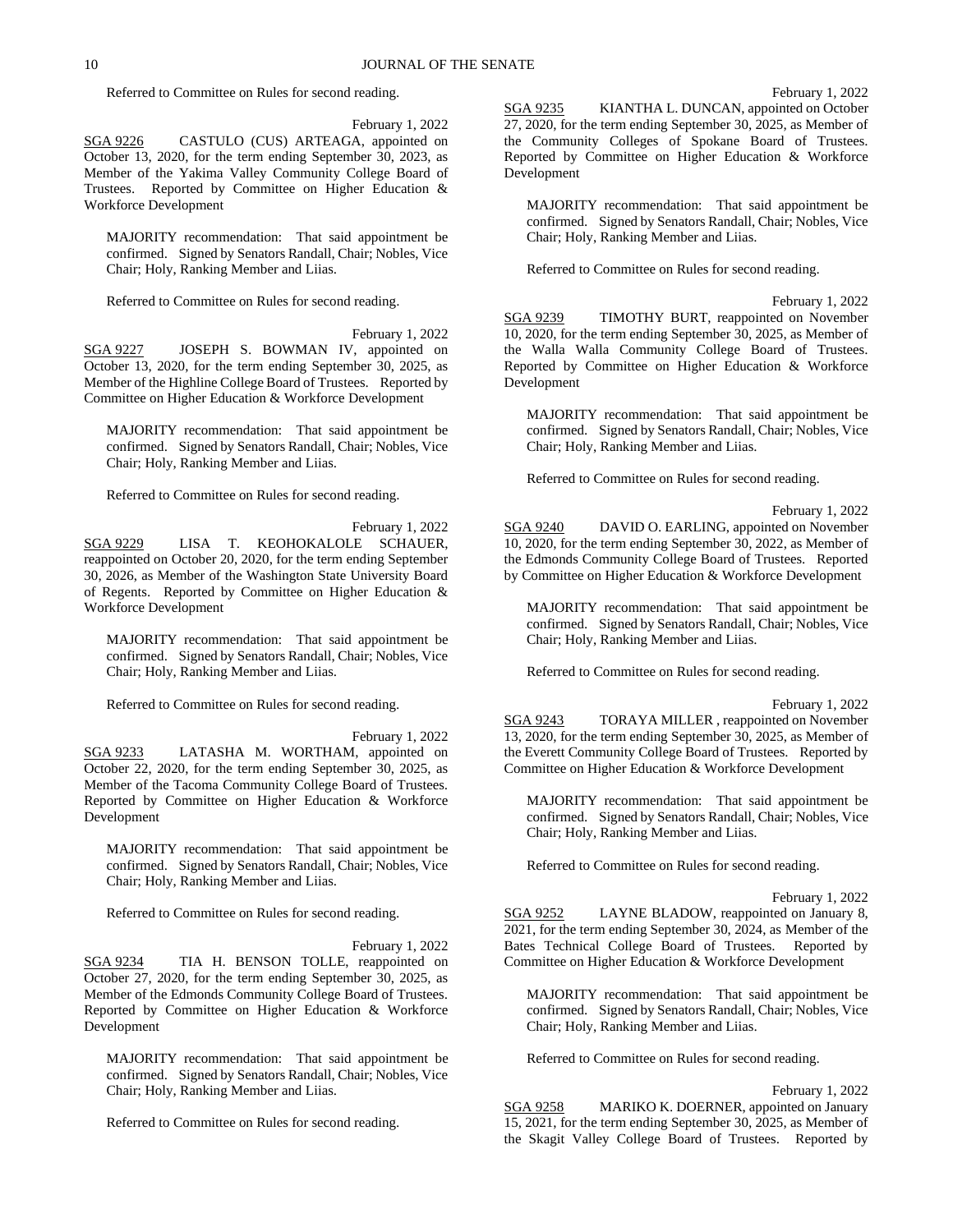TWENTY FOURTH DAY, FEBRUARY 2, 2022 2022 2022 2022 2022 REGULAR SESSION

Committee on Higher Education & Workforce Development

MAJORITY recommendation: That said appointment be confirmed. Signed by Senators Randall, Chair; Nobles, Vice Chair; Holy, Ranking Member and Liias.

Referred to Committee on Rules for second reading.

February 1, 2022

SGA 9267 JEFF DAVIS, appointed on January 26, 2021, for the term ending September 30, 2024, as Member of the South Puget Sound Community College Board of Trustees. Reported by Committee on Higher Education & Workforce Development

MAJORITY recommendation: That said appointment be confirmed. Signed by Senators Randall, Chair; Nobles, Vice Chair; Holy, Ranking Member and Liias.

Referred to Committee on Rules for second reading.

February 1, 2022

SGA 9268 BERTHA ORTEGA, appointed on January 26, 2021, for the term ending September 30, 2025, as Member of the Yakima Valley Community College Board of Trustees. Reported by Committee on Higher Education & Workforce Development

MAJORITY recommendation: That said appointment be confirmed. Signed by Senators Randall, Chair; Nobles, Vice Chair; Holy, Ranking Member and Liias.

Referred to Committee on Rules for second reading.

February 1, 2022

SGA 9277 ERIN L. BLACK, reappointed on February 18, 2021, for the term ending September 30, 2026, as Member of the Central Washington University Board of Trustees. Reported by Committee on Higher Education & Workforce Development

MAJORITY recommendation: That said appointment be confirmed. Signed by Senators Randall, Chair; Nobles, Vice Chair; Holy, Ranking Member and Liias.

Referred to Committee on Rules for second reading.

January 31, 2022 SGA 9289 CLAIRE HESSELHOLT, reappointed on March 11, 2021, for the term ending February 28, 2027, as Member of the Board of Tax Appeals. Reported by Committee on Ways & Means

MAJORITY recommendation: That said appointment be confirmed. Signed by Senators Rolfes, Chair; Frockt, Vice Chair, Capital; Robinson, Vice Chair, Operating & Revenue; Wilson, L., Ranking Member; Brown, Assistant Ranking Member, Operating; Honeyford, Ranking Minority Member, Capital; Billig; Braun; Carlyle; Conway; Dhingra; Gildon; Hasegawa; Hunt; Keiser; Mullet; Muzzall; Pedersen; Rivers; Van De Wege; Wagoner; Warnick and Wellman.

MINORITY recommendation: That it be referred without recommendation. Signed by Senator Schoesler, Assistant Ranking Member, Capital.

Referred to Committee on Rules for second reading.

February 1, 2022

SGA 9297 CHERYL STRANGE, appointed on May 16, 2021, for the term ending at the governors pleasure, as Director of the Department of Corrections - Agency Head. Reported by Committee on Human Services, Reentry & Rehabilitation

MAJORITY recommendation: That said appointment be confirmed. Signed by Senators Wilson, C., Chair; Gildon, Ranking Member; Nguyen, Vice Chair; Dozier; McCune; Saldaña and Trudeau.

Referred to Committee on Rules for second reading.

February 1, 2022

SGA 9300 AURIANA S. MITCHELL, appointed on July 1, 2021, for the term ending June 30, 2022, as Member of the Eastern Washington University Board of Trustees. Reported by Committee on Higher Education & Workforce Development

MAJORITY recommendation: That said appointment be confirmed. Signed by Senators Randall, Chair; Nobles, Vice Chair; Holy, Ranking Member; Liias and Sefzik.

Referred to Committee on Rules for second reading.

February 1, 2022

SGA 9301 DJELLI BERISHA, appointed on July 1, 2021, for the term ending June 30, 2022, as Member of the University of Washington Board of Regents. Reported by Committee on Higher Education & Workforce Development

MAJORITY recommendation: That said appointment be confirmed. Signed by Senators Randall, Chair; Nobles, Vice Chair; Holy, Ranking Member; Liias and Sefzik.

Referred to Committee on Rules for second reading.

February 1, 2022

SGA 9302 KIM WELLS, appointed on June 11, 2021, for the term ending September 30, 2025, as Member of the Shoreline Community College Board of Trustees. Reported by Committee on Higher Education & Workforce Development

MAJORITY recommendation: That said appointment be confirmed. Signed by Senators Randall, Chair; Nobles, Vice Chair; Holy, Ranking Member and Liias.

Referred to Committee on Rules for second reading.

February 1, 2022

SGA 9303 REBECCA A. CHAN, appointed on June 15, 2021, for the term ending September 30, 2022, as Member of the Shoreline Community College Board of Trustees. Reported by Committee on Higher Education & Workforce Development

MAJORITY recommendation: That said appointment be confirmed. Signed by Senators Randall, Chair; Nobles, Vice Chair; Holy, Ranking Member and Liias.

Referred to Committee on Rules for second reading.

February 1, 2022 SGA 9304 BRIAN SURRATT, appointed on June 17, 2021, for the term ending September 30, 2023, as Member of the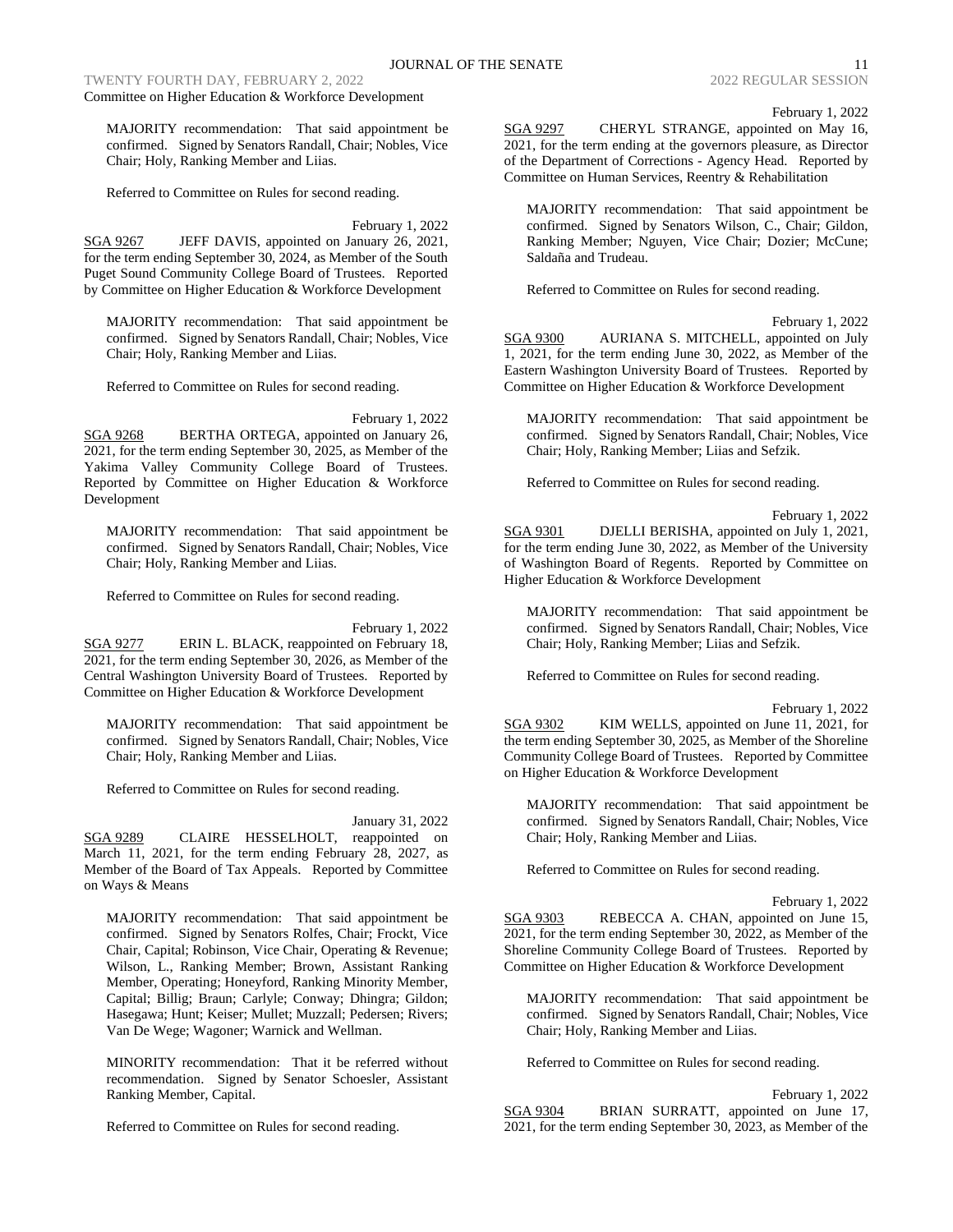Seattle College District Board of Trustees. Reported by Committee on Higher Education & Workforce Development

MAJORITY recommendation: That said appointment be confirmed. Signed by Senators Randall, Chair; Nobles, Vice Chair; Holy, Ranking Member and Liias.

Referred to Committee on Rules for second reading.

February 1, 2022

SGA 9308 NATHANAEL JO, appointed on July 1, 2021, for the term ending June 30, 2022, as Member of the Western Washington University Board of Trustees. Reported by Committee on Higher Education & Workforce Development

MAJORITY recommendation: That said appointment be confirmed. Signed by Senators Randall, Chair; Nobles, Vice Chair; Holy, Ranking Member; Liias and Sefzik.

Referred to Committee on Rules for second reading.

February 1, 2022

SGA 9309 SHAIN WRIGHT, appointed on July 1, 2021, for the term ending June 30, 2022, as Member of the Washington State University Board of Regents. Reported by Committee on Higher Education & Workforce Development

MAJORITY recommendation: That said appointment be confirmed. Signed by Senators Randall, Chair; Nobles, Vice Chair; Holy, Ranking Member; Liias and Sefzik.

Referred to Committee on Rules for second reading.

February 1, 2022

SGA 9323 J'VAUGHN P. HALL, appointed on July 9, 2021, for the term ending June 30, 2022, as Member of the Central Washington University Board of Trustees. Reported by Committee on Higher Education & Workforce Development

MAJORITY recommendation: That said appointment be confirmed. Signed by Senators Randall, Chair; Nobles, Vice Chair; Holy, Ranking Member and Liias.

Referred to Committee on Rules for second reading.

February 1, 2022

SGA 9326 CARL J. ZAPORA, reappointed on October 1, 2021, for the term ending September 30, 2026, as Member of the Edmonds Community College Board of Trustees. Reported by Committee on Higher Education & Workforce Development

MAJORITY recommendation: That said appointment be confirmed. Signed by Senators Randall, Chair; Nobles, Vice Chair; Holy, Ranking Member and Liias.

Referred to Committee on Rules for second reading.

February 1, 2022 SGA 9327 LOIS BERNSTEIN, reappointed on October 1, 2021, for the term ending September 30, 2026, as Member of the Tacoma Community College Board of Trustees. Reported by Committee on Higher Education & Workforce Development

MAJORITY recommendation: That said appointment be confirmed. Signed by Senators Randall, Chair; Nobles, Vice Chair; Holy, Ranking Member and Liias.

Referred to Committee on Rules for second reading.

February 1, 2022

SGA 9334 JOHN M. MEYER, reappointed on October 1, 2021, for the term ending September 30, 2027, as Member of the Western Washington University Board of Trustees. Reported by Committee on Higher Education & Workforce Development

MAJORITY recommendation: That said appointment be confirmed. Signed by Senators Randall, Chair; Nobles, Vice Chair; Holy, Ranking Member and Liias.

Referred to Committee on Rules for second reading.

February 1, 2022 SGA 9335 ROBERT L. NELLAMS, reappointed on October 1, 2021, for the term ending September 30, 2027, as Member of the Central Washington University Board of Trustees. Reported by Committee on Higher Education & Workforce Development

MAJORITY recommendation: That said appointment be confirmed. Signed by Senators Randall, Chair; Nobles, Vice Chair; Holy, Ranking Member and Liias.

Referred to Committee on Rules for second reading.

February 1, 2022 SGA 9336 MAUREEN P. WEST, reappointed on October 1, 2021, for the term ending September 30, 2027, as Member of the Western Washington University Board of Trustees. Reported by Committee on Higher Education & Workforce Development

MAJORITY recommendation: That said appointment be confirmed. Signed by Senators Randall, Chair; Nobles, Vice Chair; Holy, Ranking Member and Liias.

Referred to Committee on Rules for second reading.

February 1, 2022 SGA 9337 LAURA S. WILDFONG, reappointed on October 1, 2021, for the term ending September 30, 2026, as Member of the Lake Washington Institute of Technology Board of Trustees. Reported by Committee on Higher Education & Workforce Development

MAJORITY recommendation: That said appointment be confirmed. Signed by Senators Randall, Chair; Nobles, Vice Chair; Holy, Ranking Member and Liias.

Referred to Committee on Rules for second reading.

February 1, 2022

SGA 9339 CLEMENCIA CASTRO-WOOLERY, appointed on October 1, 2021, for the term ending September 30, 2026, as Member of the Pierce College Board of Trustees. Reported by Committee on Higher Education & Workforce Development

MAJORITY recommendation: That said appointment be confirmed. Signed by Senators Randall, Chair; Nobles, Vice Chair; Holy, Ranking Member and Liias.

Referred to Committee on Rules for second reading.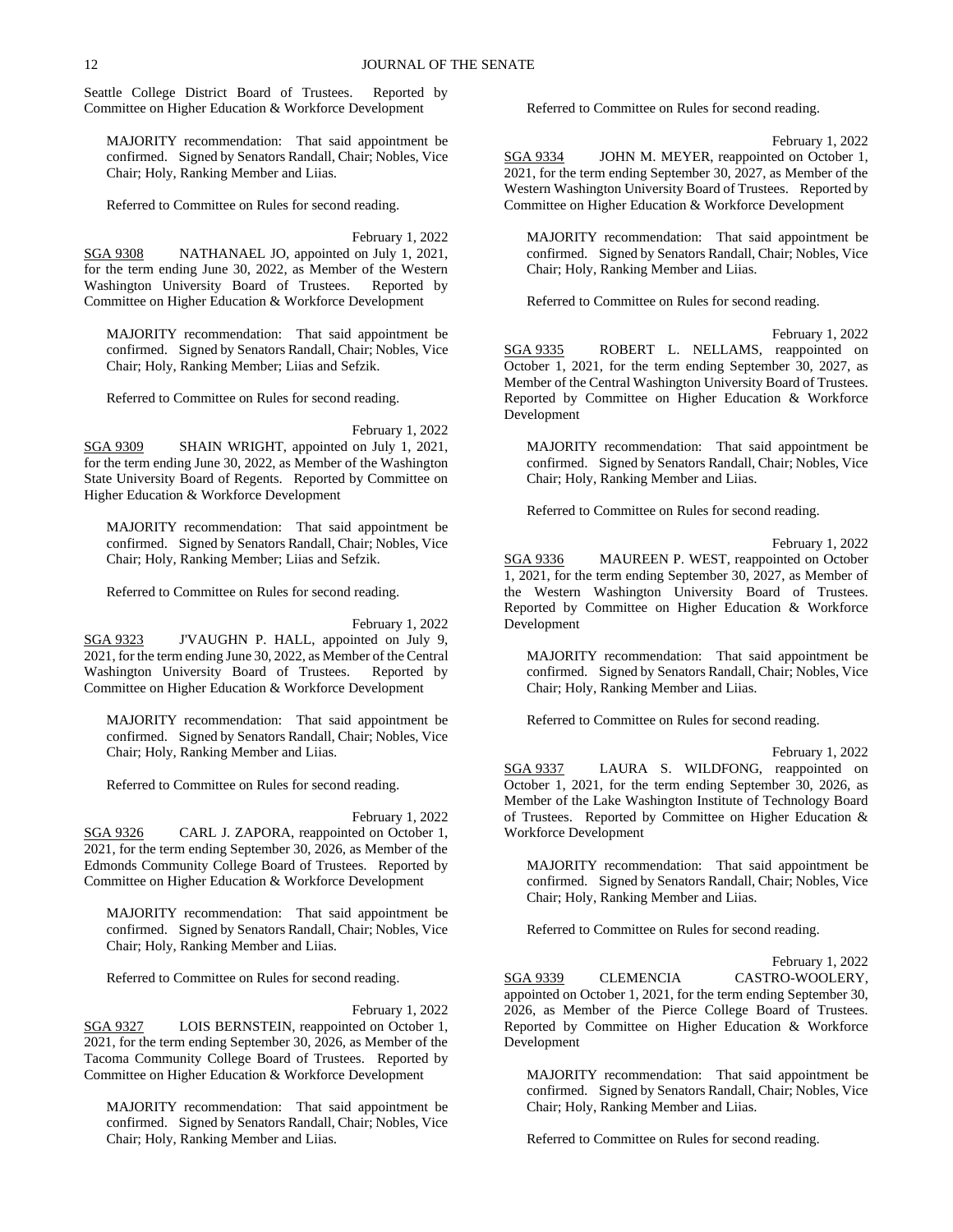February 1, 2022

SGA 9341 JOHN SUK, appointed on October 1, 2021, for the term ending September 30, 2025, as Member of the Lake Washington Institute of Technology Board of Trustees. Reported by Committee on Higher Education & Workforce Development

MAJORITY recommendation: That said appointment be confirmed. Signed by Senators Randall, Chair; Nobles, Vice Chair; Holy, Ranking Member and Liias.

Referred to Committee on Rules for second reading.

February 1, 2022 SGA 9342 ALEJANDRO ALCANTAR, reappointed on September 7, 2021, for the term ending June 30, 2022, as Member of the Washington Student Achievement Council. Reported by Committee on Higher Education & Workforce Development

MAJORITY recommendation: That said appointment be confirmed. Signed by Senators Randall, Chair; Nobles, Vice Chair; Holy, Ranking Member; Liias and Sefzik.

Referred to Committee on Rules for second reading.

February 1, 2022 SGA 9343 JEANNE K. BENNETT, reappointed on October 1, 2021, for the term ending September 30, 2026, as Member of the Clark College Board of Trustees. Reported by Committee on Higher Education & Workforce Development

MAJORITY recommendation: That said appointment be confirmed. Signed by Senators Randall, Chair; Nobles, Vice Chair; Holy, Ranking Member and Liias.

Referred to Committee on Rules for second reading.

February 1, 2022 SGA 9344 JACELYN M. BOSCHOK, reappointed on October 1, 2021, for the term ending September 30, 2026, as Member of the Green River College Board of Trustees. Reported by Committee on Higher Education & Workforce Development

MAJORITY recommendation: That said appointment be confirmed. Signed by Senators Randall, Chair; Nobles, Vice Chair; Holy, Ranking Member and Liias.

Referred to Committee on Rules for second reading.

February 1, 2022 SGA 9345 ROZANNE E. GARMAN, reappointed on October 1, 2021, for the term ending September 30, 2026, as Member of the South Puget Sound Community College Board of Trustees. Reported by Committee on Higher Education & Workforce Development

MAJORITY recommendation: That said appointment be confirmed. Signed by Senators Randall, Chair; Nobles, Vice Chair; Holy, Ranking Member and Liias.

Referred to Committee on Rules for second reading.

February 1, 2022

SGA 9346 RADHIKA S. KRISHNA, appointed on September 7, 2021, for the term ending June 30, 2022, as Member of The Evergreen State College Board of Trustees. Reported by Committee on Higher Education & Workforce Development

MAJORITY recommendation: That said appointment be confirmed. Signed by Senators Randall, Chair; Nobles, Vice Chair; Holy, Ranking Member and Liias.

Referred to Committee on Rules for second reading.

February 1, 2022 SGA 9347 ROSA PERALTA, reappointed on October 1, 2021, for the term ending September 30, 2026, as Member of the Seattle College District Board of Trustees. Reported by Committee on Higher Education & Workforce Development

MAJORITY recommendation: That said appointment be confirmed. Signed by Senators Randall, Chair; Nobles, Vice Chair; Holy, Ranking Member and Liias.

Referred to Committee on Rules for second reading.

February 1, 2022

SGA 9348 MARK C. SCHEIBMEIR, reappointed on October 1, 2021, for the term ending September 30, 2026, as Member of the Centralia College Board of Trustees. Reported by Committee on Higher Education & Workforce Development

MAJORITY recommendation: That said appointment be confirmed. Signed by Senators Randall, Chair; Nobles, Vice Chair; Holy, Ranking Member and Liias.

Referred to Committee on Rules for second reading.

February 1, 2022 SGA 9351 PRETRINA L. MULLINS, appointed on October 1, 2021, for the term ending September 30, 2025, as Member of the Centralia College Board of Trustees. Reported by Committee on Higher Education & Workforce Development

MAJORITY recommendation: That said appointment be confirmed. Signed by Senators Randall, Chair; Nobles, Vice Chair; Holy, Ranking Member and Liias.

Referred to Committee on Rules for second reading.

## February 1, 2022

SGA 9353 KELLY A. SHEPHERD, appointed on October 1, 2021, for the term ending September 30, 2026, as Member of the Everett Community College Board of Trustees. Reported by Committee on Higher Education & Workforce Development

MAJORITY recommendation: That said appointment be confirmed. Signed by Senators Randall, Chair; Nobles, Vice Chair; Holy, Ranking Member and Liias.

Referred to Committee on Rules for second reading.

February 1, 2022

SGA 9354 CHERYL ANGELETTI-HARRIS, reappointed on September 27, 2021, for the term ending September 25, 2025, as Member of the Clemency and Pardons Board. Reported by Committee on Human Services, Reentry & Rehabilitation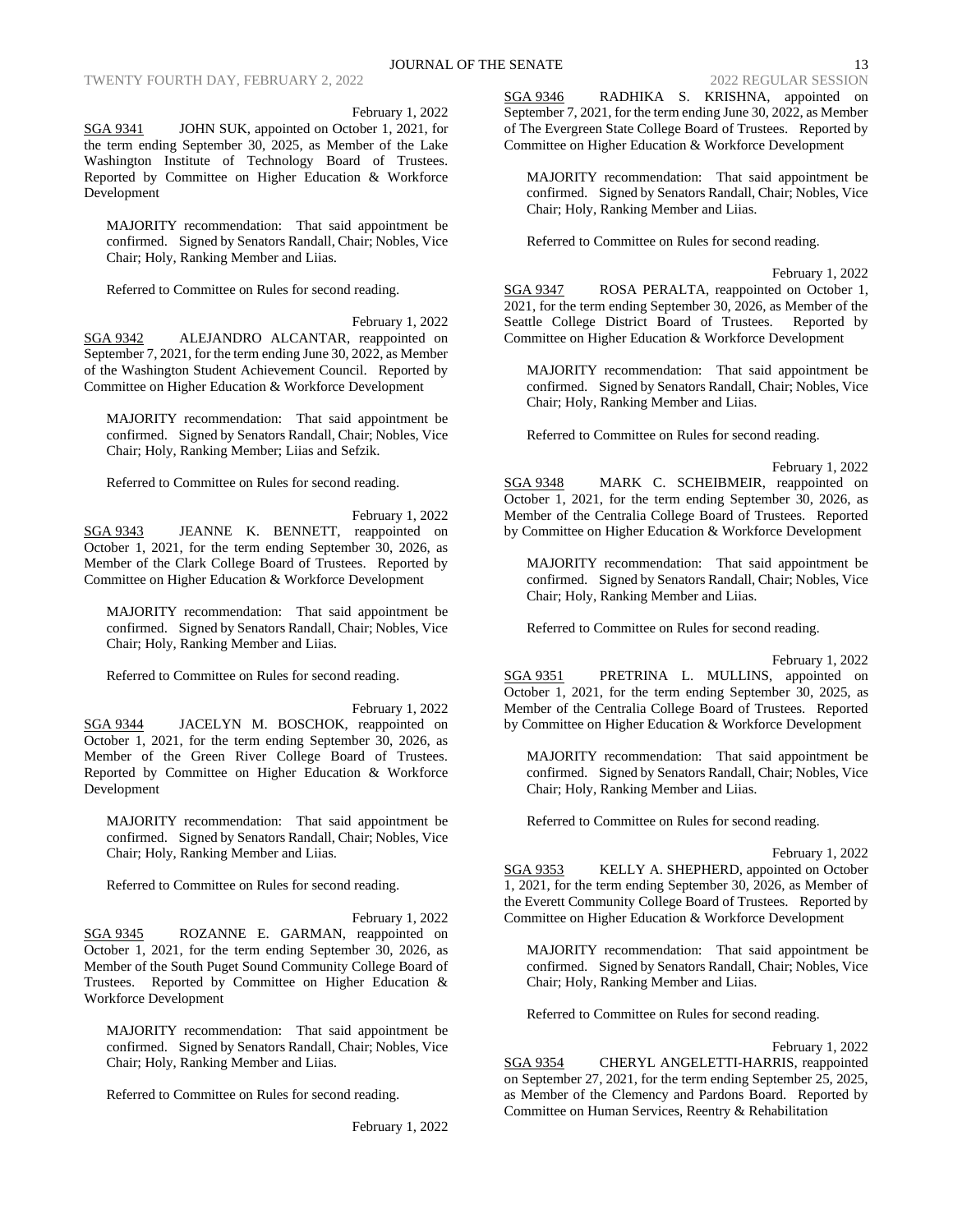MAJORITY recommendation: That said appointment be confirmed. Signed by Senators Wilson, C., Chair; Gildon, Ranking Member; Nguyen, Vice Chair; Dozier; McCune; Saldaña and Trudeau.

Referred to Committee on Rules for second reading.

February 1, 2022

SGA 9355 AMY E. PARRIS, appointed on September 16, 2021, for the term ending September 30, 2023, as Member of the Big Bend Community College Board of Trustees. Reported by Committee on Higher Education & Workforce Development

MAJORITY recommendation: That said appointment be confirmed. Signed by Senators Randall, Chair; Nobles, Vice Chair; Holy, Ranking Member and Liias.

Referred to Committee on Rules for second reading.

February 1, 2022

SGA 9359 OFELIA P. BREDT, appointed on October 1, 2021, for the term ending September 30, 2026, as Member of the Columbia Basin College Board of Trustees. Reported by Committee on Higher Education & Workforce Development

MAJORITY recommendation: That said appointment be confirmed. Signed by Senators Randall, Chair; Nobles, Vice Chair; Holy, Ranking Member and Liias.

Referred to Committee on Rules for second reading.

February 1, 2022

SGA 9360 OZELL M. JACKSON III, appointed on October 1, 2021, for the term ending September 30, 2026, as Member of the Skagit Valley College Board of Trustees. Reported by Committee on Higher Education & Workforce Development

MAJORITY recommendation: That said appointment be confirmed. Signed by Senators Randall, Chair; Nobles, Vice Chair; Holy, Ranking Member and Liias.

Referred to Committee on Rules for second reading.

February 1, 2022 SGA 9362 CHERYL A. MILLER, reappointed on October 4, 2021, for the term ending September 30, 2026, as Member of the Olympic College Board of Trustees. Reported by Committee on Higher Education & Workforce Development

MAJORITY recommendation: That said appointment be confirmed. Signed by Senators Randall, Chair; Nobles, Vice Chair; Holy, Ranking Member and Liias.

Referred to Committee on Rules for second reading.

February 1, 2022 SGA 9364 JOE W. FLOYD, appointed on October 12, 2021, for the term ending September 30, 2025, as Member of the Peninsula College Board of Trustees. Reported by Committee on Higher Education & Workforce Development

MAJORITY recommendation: That said appointment be confirmed. Signed by Senators Randall, Chair; Nobles, Vice Chair; Holy, Ranking Member and Liias.

Referred to Committee on Rules for second reading.

February 1, 2022

SGA 9366 SASCHA WEST, appointed on October 15, 2021, for the term ending June 30, 2022, as Member of the Bellevue College Board of Trustees. Reported by Committee on Higher Education & Workforce Development

MAJORITY recommendation: That said appointment be confirmed. Signed by Senators Randall, Chair; Nobles, Vice Chair; Holy, Ranking Member and Liias.

Referred to Committee on Rules for second reading.

February 1, 2022

SGA 9368 CLAIRE S. RONEY, appointed on October 21, 2021, for the term ending September 30, 2023, as Member of the Peninsula College Board of Trustees. Reported by Committee on Higher Education & Workforce Development

MAJORITY recommendation: That said appointment be confirmed. Signed by Senators Randall, Chair; Nobles, Vice Chair; Holy, Ranking Member and Liias.

Referred to Committee on Rules for second reading.

February 1, 2022 SGA 9370 SHAUNIE J. WHEELER - JAMES, appointed on October 21, 2021, for the term ending September 30, 2026, as Member of the Renton Technical College Board of Trustees. Reported by Committee on Higher Education & Workforce Development

MAJORITY recommendation: That said appointment be confirmed. Signed by Senators Randall, Chair; Nobles, Vice Chair; Holy, Ranking Member and Liias.

Referred to Committee on Rules for second reading.

February 1, 2022 SGA 9373 TRAVIS A. EXSTROM, appointed on November 1, 2021, for the term ending September 30, 2026, as Member of the Highline College Board of Trustees. Reported by Committee on Higher Education & Workforce Development

MAJORITY recommendation: That said appointment be confirmed. Signed by Senators Randall, Chair; Nobles, Vice Chair; Holy, Ranking Member and Liias.

Referred to Committee on Rules for second reading.

February 1, 2022

SGA 9374 STEVEN H. YOSHIHARA, reappointed on November 1, 2021, for the term ending September 30, 2026, as Member of the Community Colleges of Spokane Board of Trustees. Reported by Committee on Higher Education & Workforce Development

MAJORITY recommendation: That said appointment be confirmed. Signed by Senators Randall, Chair; Nobles, Vice Chair; Holy, Ranking Member and Liias.

Referred to Committee on Rules for second reading.

|          |                |         | February 1, 2022 |  |
|----------|----------------|---------|------------------|--|
| SGA 9375 | <b>PATRICK</b> | BALDOZ, | reappointed on   |  |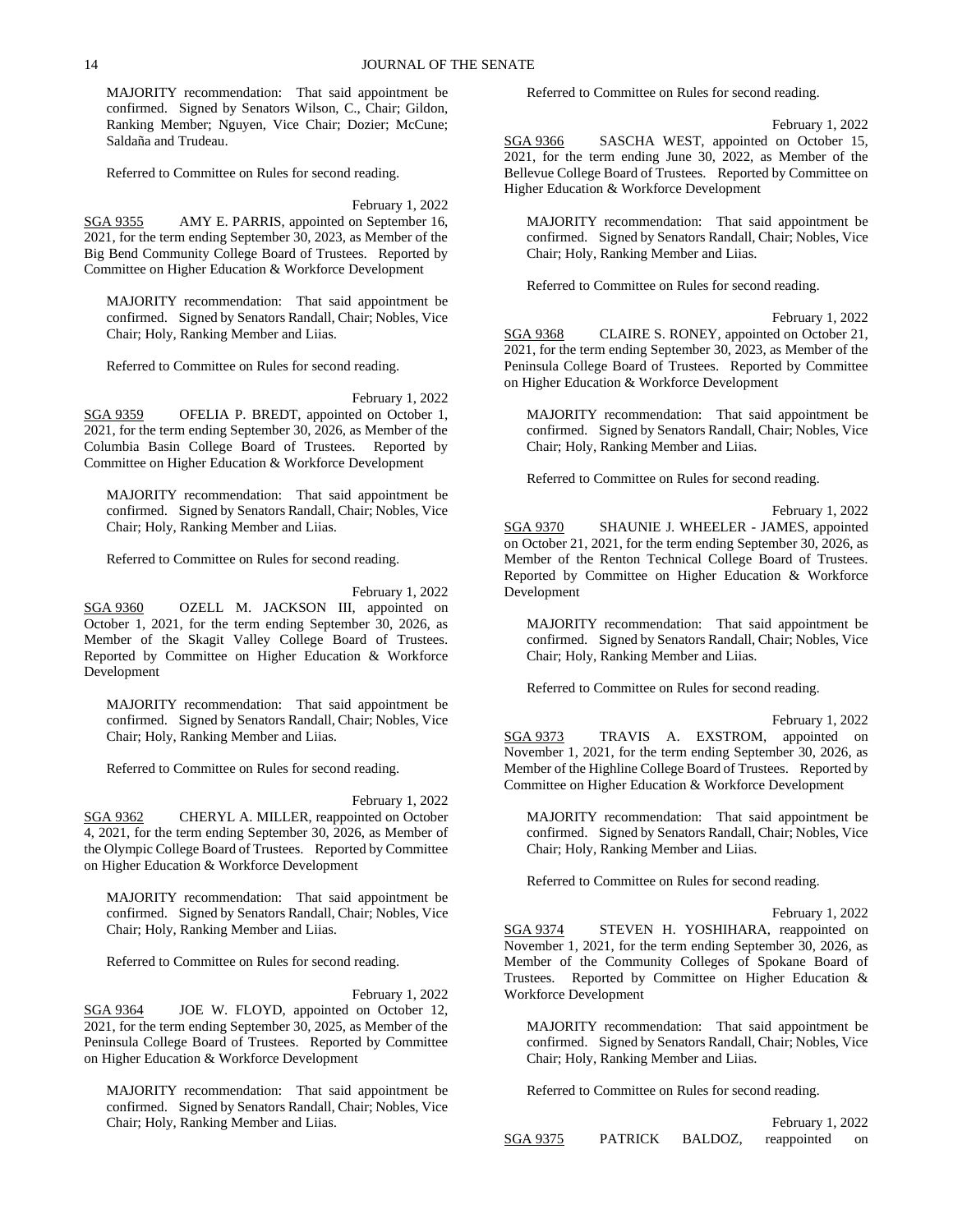# TWENTY FOURTH DAY, FEBRUARY 2, 2022 2022 2022 2022 2022 REGULAR SESSION

November 9, 2021, for the term ending September 30, 2026, as Member of the Yakima Valley Community College Board of Trustees. Reported by Committee on Higher Education & Workforce Development

MAJORITY recommendation: That said appointment be confirmed. Signed by Senators Randall, Chair; Nobles, Vice Chair; Holy, Ranking Member and Liias.

Referred to Committee on Rules for second reading.

February 1, 2022 SGA 9377 JILMA L. MENESES, appointed on January 3, 2022, for the term ending at the governors pleasure, as Director of the Department of Social and Health Services - Agency Head. Reported by Committee on Human Services, Reentry & Rehabilitation

MAJORITY recommendation: That said appointment be confirmed. Signed by Senators Wilson, C., Chair; Gildon, Ranking Member; Nguyen, Vice Chair; Dozier; McCune; Saldaña and Trudeau.

Referred to Committee on Rules for second reading.

February 1, 2022 SGA 9379 BRETT BLANKENSHIP, reappointed on November 19, 2021, for the term ending September 30, 2027, as Member of the Washington State University Board of Regents. Reported by Committee on Higher Education & Workforce Development

MAJORITY recommendation: That said appointment be confirmed. Signed by Senators Randall, Chair; Nobles, Vice Chair; Holy, Ranking Member and Liias.

Referred to Committee on Rules for second reading.

February 1, 2022 SGA 9380 CHRISTINA BLOCKER, reappointed on November 19, 2021, for the term ending September 30, 2026, as Member of the Bates Technical College Board of Trustees. Reported by Committee on Higher Education & Workforce Development

MAJORITY recommendation: That said appointment be confirmed. Signed by Senators Randall, Chair; Nobles, Vice Chair; Holy, Ranking Member and Liias.

Referred to Committee on Rules for second reading.

February 1, 2022 SGA 9382 DENISE E. GIDEON, appointed on November 19, 2021, for the term ending September 30, 2024, as Member of the Clark College Board of Trustees. Reported by Committee on Higher Education & Workforce Development

MAJORITY recommendation: That said appointment be confirmed. Signed by Senators Randall, Chair; Nobles, Vice Chair; Holy, Ranking Member and Liias.

Referred to Committee on Rules for second reading.

February 1, 2022 SGA 9383 TARA LEER, appointed on November 19, 2021, for the term ending September 30, 2026, as Member of the Walla Walla Community College Board of Trustees. Reported by Committee on Higher Education & Workforce Development

MAJORITY recommendation: That said appointment be confirmed. Signed by Senators Randall, Chair; Nobles, Vice Chair; Holy, Ranking Member and Liias.

Referred to Committee on Rules for second reading.

February 1, 2022 SGA 9384 HEATHER B. REDMAN, reappointed on November 19, 2021, for the term ending September 30, 2027, as Member of the Washington State University Board of Regents. Reported by Committee on Higher Education & Workforce Development

MAJORITY recommendation: That said appointment be confirmed. Signed by Senators Randall, Chair; Nobles, Vice Chair; Holy, Ranking Member and Liias.

Referred to Committee on Rules for second reading.

February 1, 2022 SGA 9386 LEONARD FORSMAN, appointed on November 22, 2021, for the term ending September 30, 2027, as Member of the University of Washington Board of Regents. Reported by Committee on Higher Education & Workforce Development

MAJORITY recommendation: That said appointment be confirmed. Signed by Senators Randall, Chair; Nobles, Vice Chair; Holy, Ranking Member; Liias and Sefzik.

Referred to Committee on Rules for second reading.

February 1, 2022

SGA 9390 DEBRA J. ENTENMAN, reappointed on December 17, 2021, for the term ending September 30, 2024, as Member of the Renton Technical College Board of Trustees. Reported by Committee on Higher Education & Workforce Development

MAJORITY recommendation: That said appointment be confirmed. Signed by Senators Randall, Chair; Nobles, Vice Chair; Holy, Ranking Member and Liias.

Referred to Committee on Rules for second reading.

## MOTIONS

On motion of Senator Pedersen, all measures listed on the Standing Committee report were referred to the committees as designated.

On motion of Senator Pedersen, the Senate advanced to the fourth order of business.

## MESSAGE FROM THE HOUSE

January 28, 2022

MR. PRESIDENT:

The House has passed:

ENGROSSED SUBSTITUTE HOUSE BILL NO. 1518, ENGROSSED SUBSTITUTE HOUSE BILL NO. 1716,

and the same are herewith transmitted.

MELISSA PALMER, Deputy Chief Clerk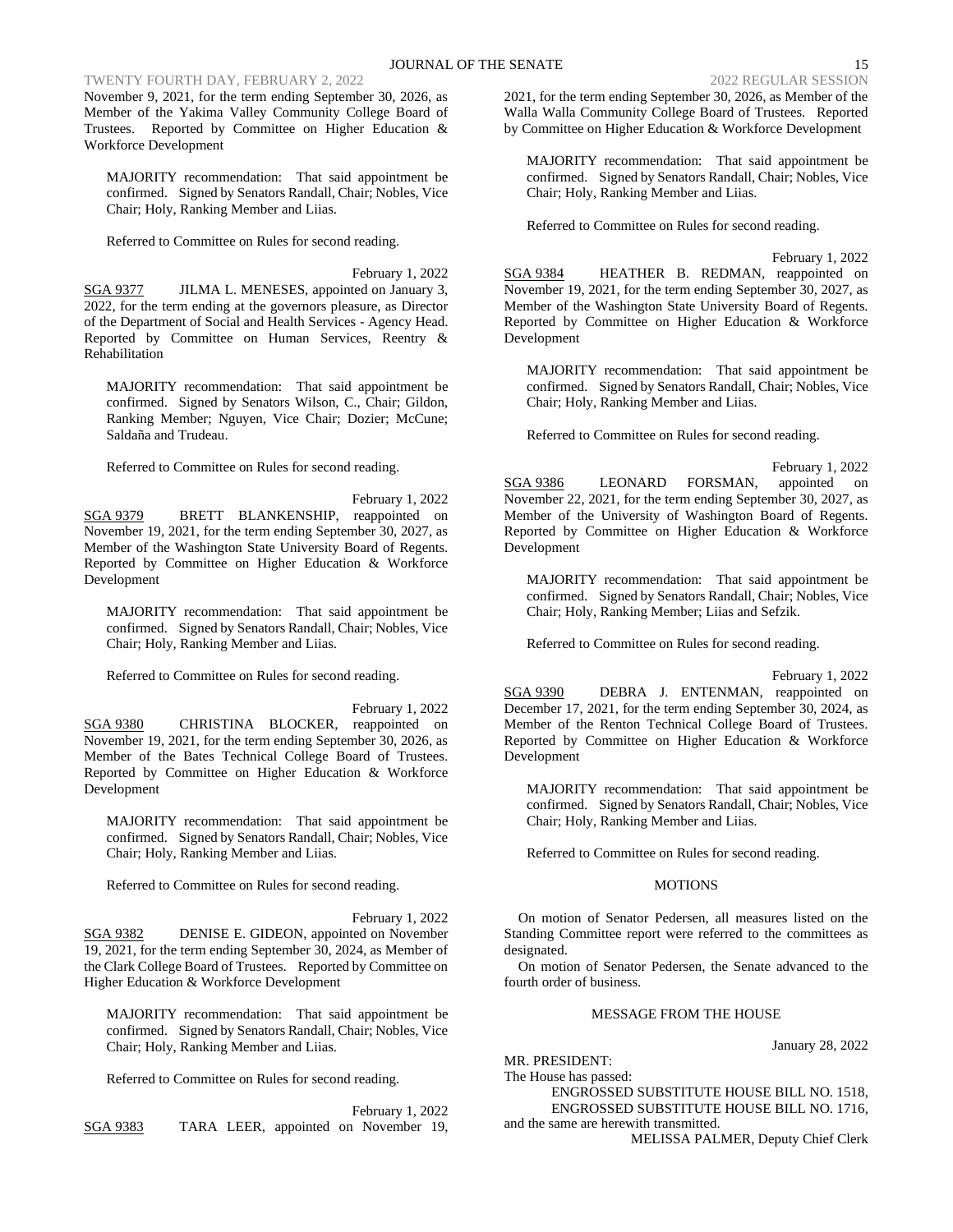#### MOTION

On motion of Senator Pedersen, the Senate advanced to the fifth order of business.

## INTRODUCTION AND FIRST READING

SB 5970 by Senators Wagoner, Fortunato and Wilson, J.

AN ACT Relating to limiting state and local taxes, fees, and other charges relating to vehicles; amending RCW 46.17.355, 46.17.323, 82.08.020, 82.12.020, 82.44.065, 81.104.140, and 81.104.160; reenacting and amending RCW 46.17.350; adding a new section to chapter 46.17 RCW; adding a new section to chapter 82.44 RCW; adding a new section to chapter 81.112 RCW; creating new sections; repealing RCW 46.17.365, 46.68.415, 82.80.130, 82.80.140, 82.44.035, and 81.104.160; providing an effective date; providing contingent effective dates; and declaring an emergency.

Referred to Committee on Transportation.

#### MOTION

On motion of Senator Pedersen, all measures listed on the Introduction and First Reading report were referred to the committees as designated.

Senator Hasegawa announced a meeting of the Democratic Caucus.

Senator Warnick announced a meeting of the Republican Caucus.

## MOTION

At 1:38 p.m., on motion of Senator Pedersen, the Senate was declared to be at ease subject to the call of the President.

----

The Senate was called to order at 2:30 p.m. by President Heck.

#### **MOTION**

On motion of Senator Pedersen, the Senate advanced to the seventh order of business.

THIRD READING CONFIRMATION OF GUBERNATORIAL APPOINTMENTS

## MOTION

Senator Dhingra moved that Karen Johnson, Senate Gubernatorial Appointment No. 9288, be confirmed as a Director of the Washington State Office of Equity.

Senator Dhingra spoke in favor of the motion.

## APPOINTMENT OF KAREN JOHNSON

#### MOTION

On motion of Senator Wagoner, Senators Brown and Schoesler were excused.

#### **MOTION**

On motion of Senator Randall, Senator Van De Wege was

excused.

The President declared the question before the Senate to be the confirmation of Karen Johnson, Senate Gubernatorial Appointment No. 9288, as a Director of the Washington State Office of Equity.

The Secretary called the roll on the confirmation of Karen Johnson, Senate Gubernatorial Appointment No. 9288, as a Director of the Washington State Office of Equity and the appointment was confirmed by the following vote: Yeas, 46; Nays, 0; Absent, 0; Excused, 3.

Voting yea: Senators Billig, Braun, Carlyle, Cleveland, Conway, Das, Dhingra, Dozier, Fortunato, Frockt, Gildon, Hasegawa, Hawkins, Holy, Honeyford, Hunt, Keiser, King, Kuderer, Liias, Lovelett, Lovick, McCune, Mullet, Muzzall, Nguyen, Nobles, Padden, Pedersen, Randall, Rivers, Robinson, Rolfes, Saldaña, Salomon, Sefzik, Sheldon, Short, Stanford, Trudeau, Wagoner, Warnick, Wellman, Wilson, C., Wilson, J. and Wilson, L.

Excused: Senators Brown, Schoesler and Van De Wege

Karen Johnson, Senate Gubernatorial Appointment No. 9288, having received the constitutional majority was declared confirmed as a Director of the Washington State Office of Equity.

## THIRD READING

# CONFIRMATION OF GUBERNATORIAL APPOINTMENTS

## MOTION

Senator Wellman moved that Harium J. Martin-Morris, Senate Gubernatorial Appointment No. 9254, be confirmed as a member of the State Board of Education.

Senator Wellman spoke in favor of the motion.

## APPOINTMENT OF HARIUM J. MARTIN-MORRIS

The President declared the question before the Senate to be the confirmation of Harium J. Martin-Morris, Senate Gubernatorial Appointment No. 9254, as a member of the State Board of Education.

The Secretary called the roll on the confirmation of Harium J. Martin-Morris, Senate Gubernatorial Appointment No. 9254, as a member of the State Board of Education and the appointment was confirmed by the following vote: Yeas, 47; Nays, 0; Absent, 0; Excused, 2.

Voting yea: Senators Billig, Braun, Carlyle, Cleveland, Conway, Das, Dhingra, Dozier, Fortunato, Frockt, Gildon, Hasegawa, Hawkins, Holy, Honeyford, Hunt, Keiser, King, Kuderer, Liias, Lovelett, Lovick, McCune, Mullet, Muzzall, Nguyen, Nobles, Padden, Pedersen, Randall, Rivers, Robinson, Rolfes, Saldaña, Salomon, Sefzik, Sheldon, Short, Stanford, Trudeau, Van De Wege, Wagoner, Warnick, Wellman, Wilson, C., Wilson, J. and Wilson, L.

Excused: Senators Brown and Schoesler

Harium J. Martin-Morris, Senate Gubernatorial Appointment No. 9254, having received the constitutional majority was declared confirmed as a member of the State Board of Education.

#### MOTION

On motion of Senator Pedersen, the Senate reverted to the sixth order of business.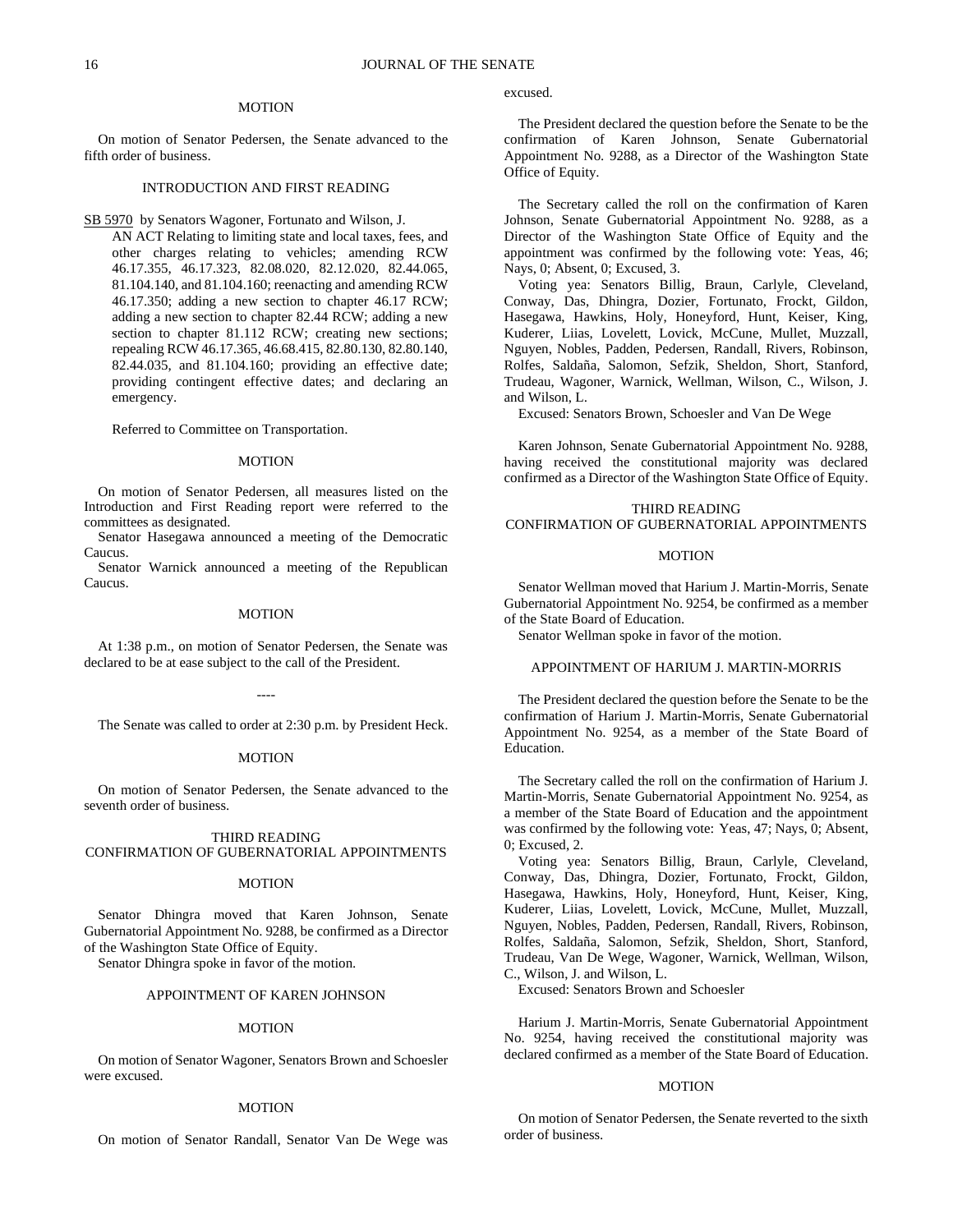## SECOND READING

## SENATE BILL NO. 5810, by Senators Mullet and Dozier

Concerning insurance regulation.

#### MOTION

On motion of Senator Mullet, Substitute Senate Bill No. 5810 was substituted for Senate Bill No. 5810 and the substitute bill was placed on the second reading and read the second time.

Revised for 1st Substitute: Exempting certain prepaid services from insurance regulation.

#### **MOTION**

On motion of Senator Mullet, the rules were suspended, Substitute Senate Bill No. 5810 was advanced to third reading, the second reading considered the third and the bill was placed on final passage.

Senators Mullet and Dozier spoke in favor of passage of the bill.

The President declared the question before the Senate to be the final passage of Substitute Senate Bill No. 5810.

## ROLL CALL

The Secretary called the roll on the final passage of Substitute Senate Bill No. 5810 and the bill passed the Senate by the following vote: Yeas, 47; Nays, 0; Absent, 0; Excused, 2.

Voting yea: Senators Billig, Braun, Carlyle, Cleveland, Conway, Das, Dhingra, Dozier, Fortunato, Frockt, Gildon, Hasegawa, Hawkins, Holy, Honeyford, Hunt, Keiser, King, Kuderer, Liias, Lovelett, Lovick, McCune, Mullet, Muzzall, Nguyen, Nobles, Padden, Pedersen, Randall, Rivers, Robinson, Rolfes, Saldaña, Salomon, Sefzik, Sheldon, Short, Stanford, Trudeau, Van De Wege, Wagoner, Warnick, Wellman, Wilson, C., Wilson, J. and Wilson, L.

Excused: Senators Brown and Schoesler

SUBSTITUTE SENATE BILL NO. 5810, having received the constitutional majority, was declared passed. There being no objection, the title of the bill was ordered to stand as the title of the act.

#### SECOND READING

SENATE BILL NO. 5749, by Senators Trudeau, Salomon, Hasegawa, Nobles and Wilson, C.

Concerning rent payments made by residential tenants.

## MOTIONS

On motion of Senator Trudeau, Substitute Senate Bill No. 5749 was substituted for Senate Bill No. 5749 and the substitute bill was placed on the second reading and read the second time.

Revised for 1st Substitute: Concerning rent payments made by residential and manufactured housing community tenants.

On motion of Senator Trudeau, the rules were suspended, Substitute Senate Bill No. 5749 was advanced to third reading, the second reading considered the third and the bill was placed on final passage.

Senators Trudeau, Fortunato, Kuderer, Rivers, Wagoner, Das, Sefzik, Hasegawa, Gildon and Padden spoke in favor of passage of the bill.

## PERSONAL PRIVILEGE

Senator Trudeau: "Thank you, and I would offer Mr. President that you probably can only see this part of me. If you saw the rest of me, it would probably be pretty obvious at this point so. Mr. President, I want to thank you, and if you'll indulge me, I want to start from a place of deep gratitude for you, and for seriously all of the amazing staff and folks that work in this institution. The lovely security personnel who actually knows where Bangladesh is which is a great way to start the day. And for the communities we represent, and to each member of this body. Although I know you guys took it easy on me today, and I appreciate that. But I want to thank you not just for helping move this bill, and honor my mom, but because it's an honor to serve and despite it all, I really think that we always have so much to reflect on and be grateful for. I come to you today as a person who was born into violence and chaos. And now as a person gifted with the opportunity Mr. President to stand here today running a bill inspired by my mother. Someone who was not gifted the same opportunities, but who despite it all, always wanted me to succeed. And as someone who's a mother myself, I know that that is a natural instinct that I will appreciate always. I get to pass legislation like Senate Bill 5749 that I know will lower barriers for good people that wake up everyday and want to do the right thing, but sometimes are just not able to because of their circumstances. And I know that members of this body won't always agree, and I'm sure that a lot of the time we won't. But Mr. President, I can promise that I will not forget the humanity of every one of my colleagues and every person who serves in this institution. And that may sound woo-woo Mr. President. The technical term, but it gets to the basics. And as I mentioned during, or as I heard, during recent comments honoring Senator Ericksen, I just, I bring forward with me a commitment to see each other as people doing the best we can to get through every single day. And I'm grateful to you as the first of many things, although unplanned, the first American-Muslim and Bengali-American to serve in the legislature, the first woman of color to represent my district, and I believe also the first pregnant legislator on the floor. And I bring my experiences to this body Mr. President because in many ways I feel that I embody the American dream. But at the same time, I have a very intimate view of where the American promise has not always been kept. And if you will allow me to quote one of my favorite poets Mr. President? As the great Maya Angelou once said: "history, despite its wrenching pain can not be unlived. But if faced with courage, need not be lived again." And in the spirit of this institution's commitment to collaboration and integrity, if I may Mr. President just to relay a little bit about the gifts that I am providing to each member? Thank you. As a mom of a toddler, I gift each of you with things that are particularly relevant to me: rocks and chocolate. I offer first Almond Rocas, which originate from my district.

President Heck: "We don't see any up here Senator Trudeau."

Senator Trudeau: "Coming your way Mr. President, I can assure you. Thank you. And sandstone rocks from a local gallery in my district that I individually hand painted with unique historical landmarks or art instillations from around my district. Some of them are also signed by my toddler, which I hope you will appreciate. And to keep us connected I want to offer two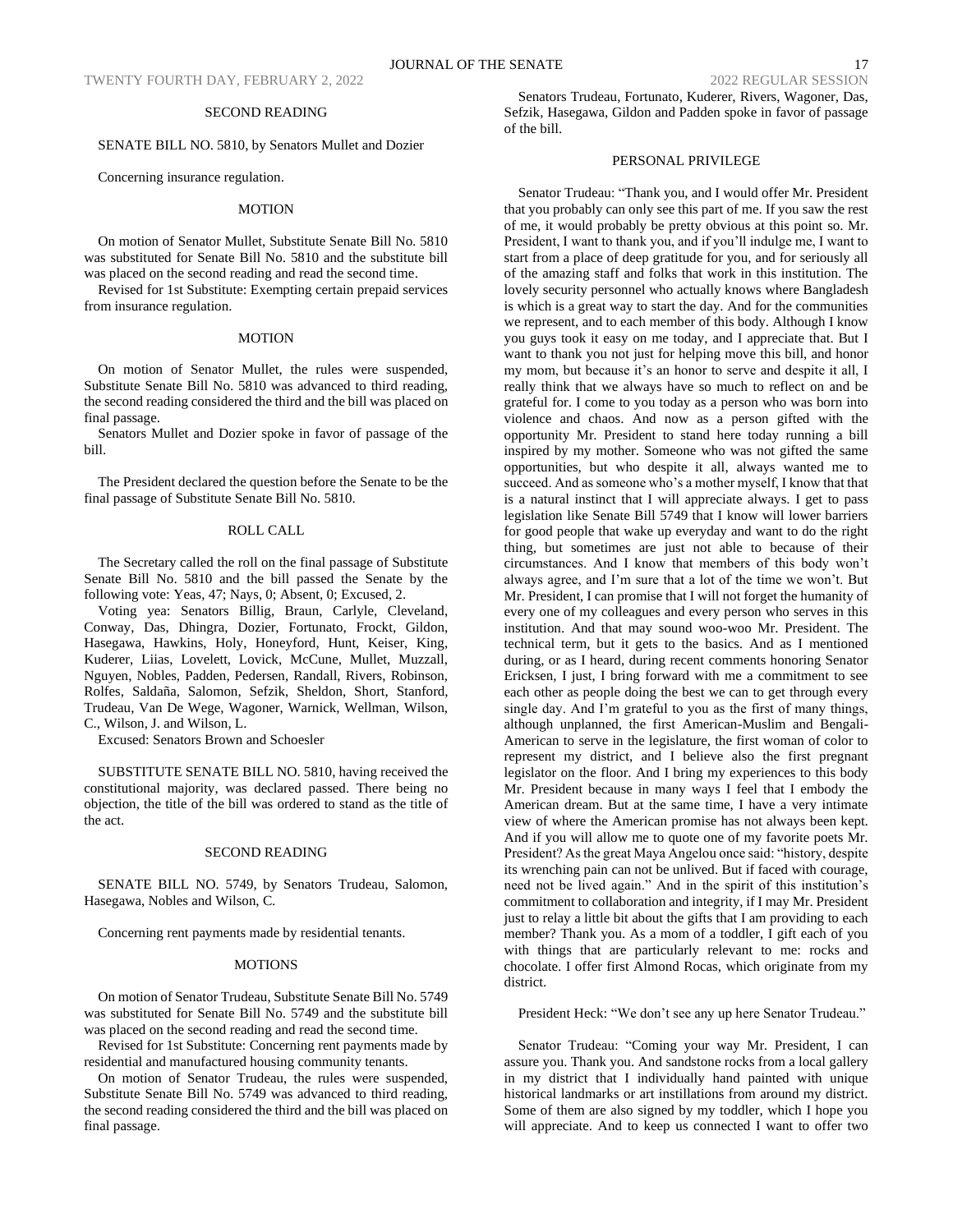things about these rocks. There is a hashtag 'Tacoma Rocks' that is on the back of every one of these individually painted items. And the idea of that is that you can go around with young children, and put rocks in different areas, and when people find them, they can actually use the hashtag on social media, to connect everyone. So, you'll take a little piece of Tacoma back, and I hope you will find a little one that will enjoy it. I also, you know, I want to offer to you that if you come to me and ask me about what the painting on your rock represents, I promise to you that I will invite you to my district and take you to go see this landmark, or particular art instillation, so that we can actually communicate out of this, off this floor and as real human beings living day-to-day. So, I thank you Mr. President. I appreciate you, and the opportunity to represent this district, my family, my community, and all the people that I care about in the state of Washington. Thank you so much."

The President declared the question before the Senate to be the final passage of Substitute Senate Bill No. 5749.

## ROLL CALL

The Secretary called the roll on the final passage of Substitute Senate Bill No. 5749 and the bill passed the Senate by the following vote: Yeas, 47; Nays, 0; Absent, 0; Excused, 2.

Voting yea: Senators Billig, Braun, Carlyle, Cleveland, Conway, Das, Dhingra, Dozier, Fortunato, Frockt, Gildon, Hasegawa, Hawkins, Holy, Honeyford, Hunt, Keiser, King, Kuderer, Liias, Lovelett, Lovick, McCune, Mullet, Muzzall, Nguyen, Nobles, Padden, Pedersen, Randall, Rivers, Robinson, Rolfes, Saldaña, Salomon, Sefzik, Sheldon, Short, Stanford, Trudeau, Van De Wege, Wagoner, Warnick, Wellman, Wilson, C., Wilson, J. and Wilson, L.

Excused: Senators Brown and Schoesler

SUBSTITUTE SENATE BILL NO. 5749, having received the constitutional majority, was declared passed. There being no objection, the title of the bill was ordered to stand as the title of the act.

#### SECOND READING

SENATE BILL NO. 5518, by Senators Muzzall, Keiser, Cleveland, Conway, Gildon, Hunt and Randall

Concerning the occupational therapy licensure compact.

The measure was read the second time.

#### MOTION

On motion of Senator Muzzall, the rules were suspended, Senate Bill No. 5518 was advanced to third reading, the second reading considered the third and the bill was placed on final passage.

Senators Muzzall and Cleveland spoke in favor of passage of the bill.

The President declared the question before the Senate to be the final passage of Senate Bill No. 5518.

## ROLL CALL

The Secretary called the roll on the final passage of Senate Bill No. 5518 and the bill passed the Senate by the following vote: Yeas, 47; Nays, 0; Absent, 0; Excused, 2.

Voting yea: Senators Billig, Braun, Carlyle, Cleveland, Conway, Das, Dhingra, Dozier, Fortunato, Frockt, Gildon, Hasegawa, Hawkins, Holy, Honeyford, Hunt, Keiser, King, Kuderer, Liias, Lovelett, Lovick, McCune, Mullet, Muzzall, Nguyen, Nobles, Padden, Pedersen, Randall, Rivers, Robinson, Rolfes, Saldaña, Salomon, Sefzik, Sheldon, Short, Stanford, Trudeau, Van De Wege, Wagoner, Warnick, Wellman, Wilson, C., Wilson, J. and Wilson, L.

Excused: Senators Brown and Schoesler

SENATE BILL NO. 5518, having received the constitutional majority, was declared passed. There being no objection, the title of the bill was ordered to stand as the title of the act.

## SECOND READING

SENATE BILL NO. 5615, by Senators Lovick, Hunt, Hasegawa, Honeyford, Lovelett, Nobles, Pedersen, Randall, Rolfes and Wellman

Designating pickleball as the official state sport.

The measure was read the second time.

#### MOTION

On motion of Senator Lovick, the rules were suspended, Senate Bill No. 5615 was advanced to third reading, the second reading considered the third and the bill was placed on final passage.

Senators Lovick, Rivers, Rolfes, Dozier, Lovelett, Warnick, Fortunato, Hasegawa, Wagoner and Pedersen spoke in favor of passage of the bill.

Senator Mullet spoke on passage of the bill.

The President declared the question before the Senate to be the final passage of Senate Bill No. 5615.

## ROLL CALL

The Secretary called the roll on the final passage of Senate Bill No. 5615 and the bill passed the Senate by the following vote: Yeas, 46; Nays, 1; Absent, 0; Excused, 2.

Voting yea: Senators Billig, Braun, Carlyle, Cleveland, Conway, Das, Dhingra, Dozier, Fortunato, Frockt, Gildon, Hasegawa, Hawkins, Holy, Honeyford, Hunt, Keiser, King, Kuderer, Liias, Lovelett, Lovick, McCune, Muzzall, Nguyen, Nobles, Padden, Pedersen, Randall, Rivers, Robinson, Rolfes, Saldaña, Salomon, Sefzik, Sheldon, Short, Stanford, Trudeau, Van De Wege, Wagoner, Warnick, Wellman, Wilson, C., Wilson, J. and Wilson, L.

Voting nay: Senator Mullet Excused: Senators Brown and Schoesler

SENATE BILL NO. 5615, having received the constitutional majority, was declared passed. There being no objection, the title of the bill was ordered to stand as the title of the act.

## PERSONAL PRIVILEGE

Senator Lovick: "Mr. President I just have to tell you that I wrote down one word on my paper as I was taking notes, and that word was 'Wow'. Wow, what an incredible honor it is to serve with all of you. And I say that Mr. President as I was speaking to a reporter this morning who wanted to know how I felt, what it felt like being in this tremendous body. And I want to tell you, it is an absolute 'wow' moment. Thank all of you for the wonderful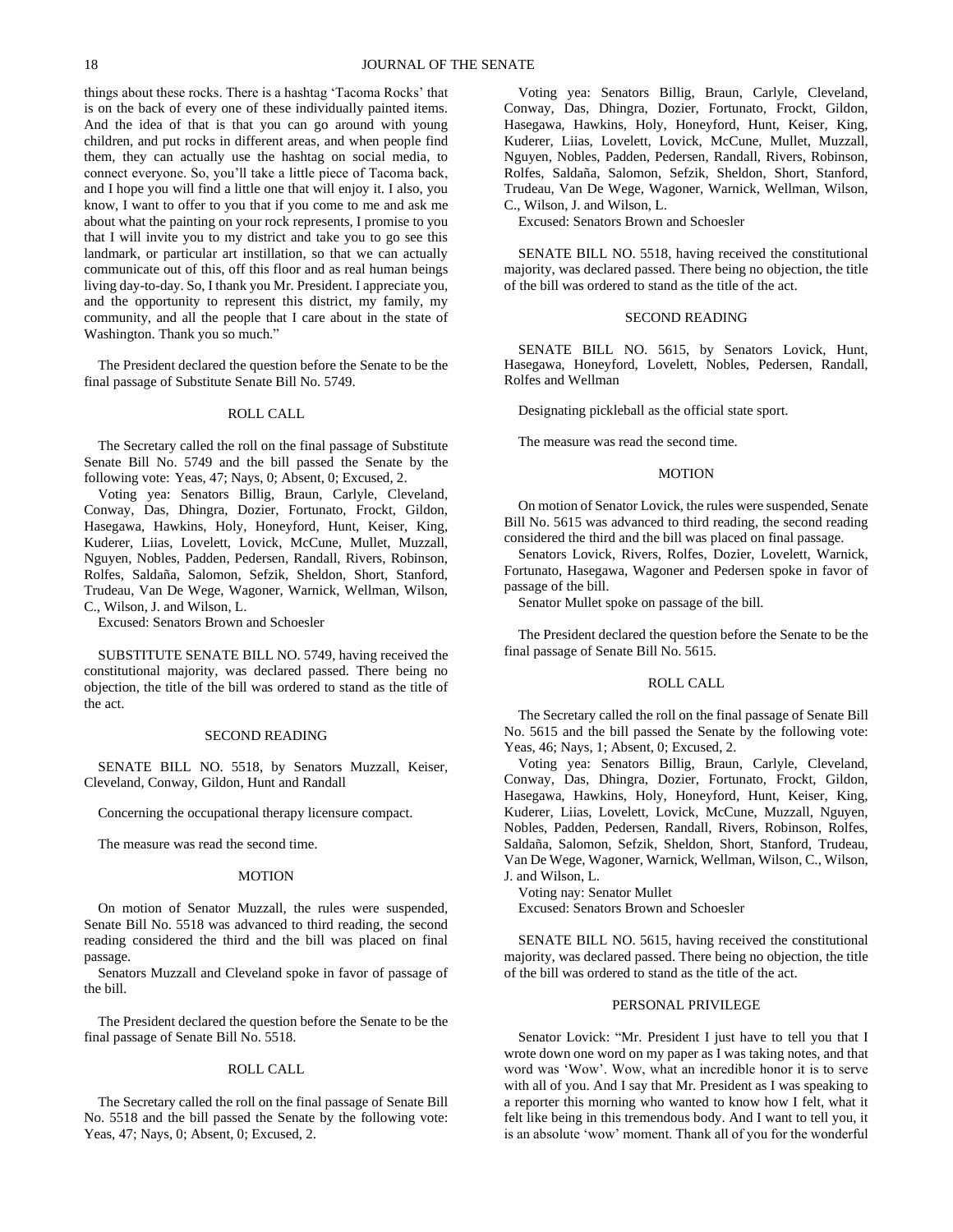# TWENTY FOURTH DAY, FEBRUARY 2, 2022 2022 2022 2022 2022 REGULAR SESSION

work that you do every day. All of the kind comments that you've made. This is great. As far as my gift for today, if you know me you know that I love to cook. So, I made some of my famous favorite John's seasoning salt. And you can try it on anything that calls for seasoning salt. I think you will absolutely enjoy it. Thank you, Mr. President. Thank my colleagues. I wanted to say this earlier: I want to wish all of you peace, patience, and kindness. Thank you very, very much. You've been very kind."

## MOTION

On motion of Senator Pedersen, the Senate advanced to the seventh order of business.

#### THIRD READING

SENATE JOINT MEMORIAL NO. 8004, by Senators Hasegawa and Saldaña

Addressing "de-risking" by financial institutions.

The bill was read on Third Reading.

Senators Hasegawa and Dozier spoke in favor of passage of the memorial.

The President declared the question before the Senate to be the final passage of Senate Joint Memorial No. 8004.

## ROLL CALL

The Secretary called the roll on the final passage of Senate Joint Memorial No. 8004 and the memorial passed the Senate by the following vote: Yeas, 47; Nays, 0; Absent, 0; Excused, 2.

Voting yea: Senators Billig, Braun, Carlyle, Cleveland, Conway, Das, Dhingra, Dozier, Fortunato, Frockt, Gildon, Hasegawa, Hawkins, Holy, Honeyford, Hunt, Keiser, King, Kuderer, Liias, Lovelett, Lovick, McCune, Mullet, Muzzall, Nguyen, Nobles, Padden, Pedersen, Randall, Rivers, Robinson, Rolfes, Saldaña, Salomon, Sefzik, Sheldon, Short, Stanford, Trudeau, Van De Wege, Wagoner, Warnick, Wellman, Wilson, C., Wilson, J. and Wilson, L.

Excused: Senators Brown and Schoesler

SENATE JOINT MEMORIAL NO. 8004, having received the constitutional majority, was declared passed. There being no objection, the title of the bill was ordered to stand as the title of the act.

## MOTION

On motion of Senator Pedersen, the Senate advanced to the sixth order of business.

#### SECOND READING

SENATE BILL NO. 5560, by Senators Pedersen, Wilson, J., Billig, Hunt, Kuderer, Mullet and Randall

Concerning procedures for approval and submission of the redistricting plan.

The measure was read the second time.

## **MOTION**

passage. Senators Pedersen, Wilson, J. and Padden spoke in favor of passage of the bill.

The President declared the question before the Senate to be the final passage of Senate Bill No. 5560.

#### ROLL CALL

The Secretary called the roll on the final passage of Senate Bill No. 5560 and the bill passed the Senate by the following vote: Yeas, 47; Nays, 0; Absent, 0; Excused, 2.

Voting yea: Senators Billig, Braun, Carlyle, Cleveland, Conway, Das, Dhingra, Dozier, Fortunato, Frockt, Gildon, Hasegawa, Hawkins, Holy, Honeyford, Hunt, Keiser, King, Kuderer, Liias, Lovelett, Lovick, McCune, Mullet, Muzzall, Nguyen, Nobles, Padden, Pedersen, Randall, Rivers, Robinson, Rolfes, Saldaña, Salomon, Sefzik, Sheldon, Short, Stanford, Trudeau, Van De Wege, Wagoner, Warnick, Wellman, Wilson, C., Wilson, J. and Wilson, L.

Excused: Senators Brown and Schoesler

SENATE BILL NO. 5560, having received the constitutional majority, was declared passed. There being no objection, the title of the bill was ordered to stand as the title of the act.

## SECOND READING

SENATE BILL NO. 5753, by Senators Robinson and Lovick

Increasing board and commission capacities.

#### MOTIONS

On motion of Senator Robinson, Substitute Senate Bill No. 5753 was substituted for Senate Bill No. 5753 and the substitute bill was placed on the second reading and read the second time.

On motion of Senator Robinson, the rules were suspended, Substitute Senate Bill No. 5753 was advanced to third reading, the second reading considered the third and the bill was placed on final passage.

Senator Robinson spoke in favor of passage of the bill.

The President declared the question before the Senate to be the final passage of Substitute Senate Bill No. 5753.

#### ROLL CALL

The Secretary called the roll on the final passage of Substitute Senate Bill No. 5753 and the bill passed the Senate by the following vote: Yeas, 36; Nays, 11; Absent, 0; Excused, 2.

Voting yea: Senators Billig, Braun, Carlyle, Cleveland, Conway, Das, Dhingra, Frockt, Hasegawa, Hawkins, Holy, Hunt, Keiser, King, Kuderer, Liias, Lovelett, Lovick, Mullet, Nguyen, Nobles, Pedersen, Randall, Rivers, Robinson, Rolfes, Saldaña, Salomon, Sefzik, Sheldon, Stanford, Trudeau, Van De Wege, Wellman, Wilson, C. and Wilson, L.

Voting nay: Senators Dozier, Fortunato, Gildon, Honeyford, McCune, Muzzall, Padden, Short, Wagoner, Warnick and Wilson, J.

Excused: Senators Brown and Schoesler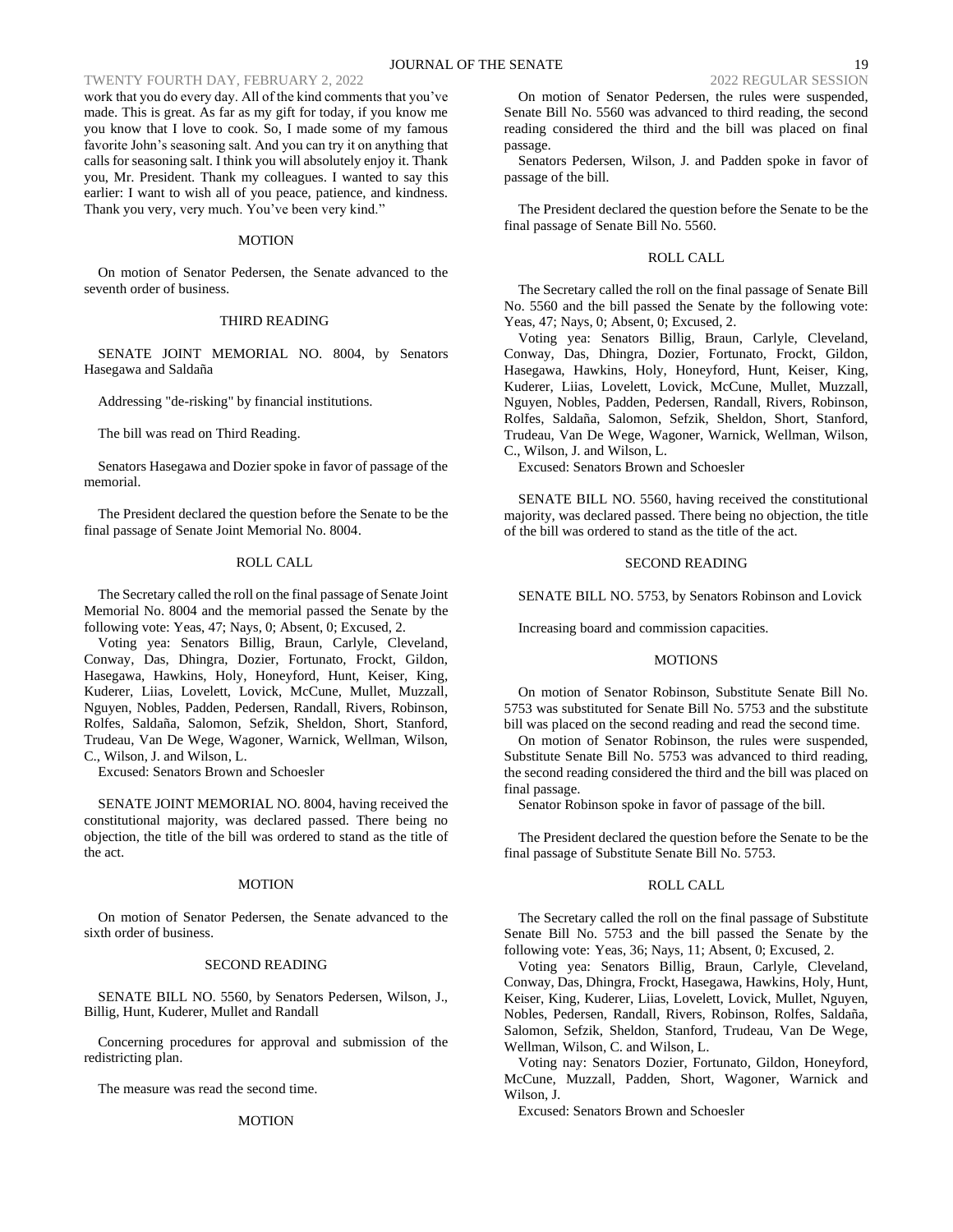SUBSTITUTE SENATE BILL NO. 5753, having received the constitutional majority, was declared passed. There being no objection, the title of the bill was ordered to stand as the title of the act.

## SECOND READING

SENATE BILL NO. 5756, by Senators Hunt, Muzzall and Conway

Establishing the semiquincentennial committee.

#### MOTIONS

On motion of Senator Hunt, Substitute Senate Bill No. 5756 was substituted for Senate Bill No. 5756 and the substitute bill was placed on the second reading and read the second time.

On motion of Senator Hunt, the rules were suspended, Substitute Senate Bill No. 5756 was advanced to third reading, the second reading considered the third and the bill was placed on final passage.

Senators Hunt and Wilson, J. spoke in favor of passage of the bill.

The President declared the question before the Senate to be the final passage of Substitute Senate Bill No. 5756.

#### ROLL CALL

The Secretary called the roll on the final passage of Substitute Senate Bill No. 5756 and the bill passed the Senate by the following vote: Yeas, 47; Nays, 0; Absent, 0; Excused, 2.

Voting yea: Senators Billig, Braun, Carlyle, Cleveland, Conway, Das, Dhingra, Dozier, Fortunato, Frockt, Gildon, Hasegawa, Hawkins, Holy, Honeyford, Hunt, Keiser, King, Kuderer, Liias, Lovelett, Lovick, McCune, Mullet, Muzzall, Nguyen, Nobles, Padden, Pedersen, Randall, Rivers, Robinson, Rolfes, Saldaña, Salomon, Sefzik, Sheldon, Short, Stanford, Trudeau, Van De Wege, Wagoner, Warnick, Wellman, Wilson, C., Wilson, J. and Wilson, L.

Excused: Senators Brown and Schoesler

SUBSTITUTE SENATE BILL NO. 5756, having received the constitutional majority, was declared passed. There being no objection, the title of the bill was ordered to stand as the title of the act.

#### SECOND READING

SENATE BILL NO. 5694, by Senators Stanford, Robinson and Wilson, C.

Recognizing Indian tribes as among the governmental entities with which the department of corrections may enter into agreements on matters to include the housing of inmates convicted in tribal court.

The measure was read the second time.

## MOTION

On motion of Senator Stanford, the rules were suspended, Senate Bill No. 5694 was advanced to third reading, the second reading considered the third and the bill was placed on final passage.

Senators Stanford and Wagoner spoke in favor of passage of

the bill.

The President declared the question before the Senate to be the final passage of Senate Bill No. 5694.

## ROLL CALL

The Secretary called the roll on the final passage of Senate Bill No. 5694 and the bill passed the Senate by the following vote: Yeas, 47; Nays, 0; Absent, 0; Excused, 2.

Voting yea: Senators Billig, Braun, Carlyle, Cleveland, Conway, Das, Dhingra, Dozier, Fortunato, Frockt, Gildon, Hasegawa, Hawkins, Holy, Honeyford, Hunt, Keiser, King, Kuderer, Liias, Lovelett, Lovick, McCune, Mullet, Muzzall, Nguyen, Nobles, Padden, Pedersen, Randall, Rivers, Robinson, Rolfes, Saldaña, Salomon, Sefzik, Sheldon, Short, Stanford, Trudeau, Van De Wege, Wagoner, Warnick, Wellman, Wilson, C., Wilson, J. and Wilson, L.

Excused: Senators Brown and Schoesler

SENATE BILL NO. 5694, having received the constitutional majority, was declared passed. There being no objection, the title of the bill was ordered to stand as the title of the act.

## SECOND READING

SENATE BILL NO. 5565, by Senators Sheldon, Rolfes, Lovick and Mullet

Allowing fire districts and regional fire authorities to carry out certain treasurer functions.

The measure was read the second time.

#### MOTION

On motion of Senator Sheldon, the rules were suspended, Senate Bill No. 5565 was advanced to third reading, the second reading considered the third and the bill was placed on final passage.

Senators Sheldon and Kuderer spoke in favor of passage of the bill.

#### MOTION

On motion of Senator Randall, Senator Van De Wege was excused.

The President declared the question before the Senate to be the final passage of Senate Bill No. 5565.

## ROLL CALL

The Secretary called the roll on the final passage of Senate Bill No. 5565 and the bill passed the Senate by the following vote: Yeas, 46; Nays, 0; Absent, 0; Excused, 3.

Voting yea: Senators Billig, Braun, Carlyle, Cleveland, Conway, Das, Dhingra, Dozier, Fortunato, Frockt, Gildon, Hasegawa, Hawkins, Holy, Honeyford, Hunt, Keiser, King, Kuderer, Liias, Lovelett, Lovick, McCune, Mullet, Muzzall, Nguyen, Nobles, Padden, Pedersen, Randall, Rivers, Robinson, Rolfes, Saldaña, Salomon, Sefzik, Sheldon, Short, Stanford, Trudeau, Wagoner, Warnick, Wellman, Wilson, C., Wilson, J. and Wilson, L.

Excused: Senators Brown, Schoesler and Van De Wege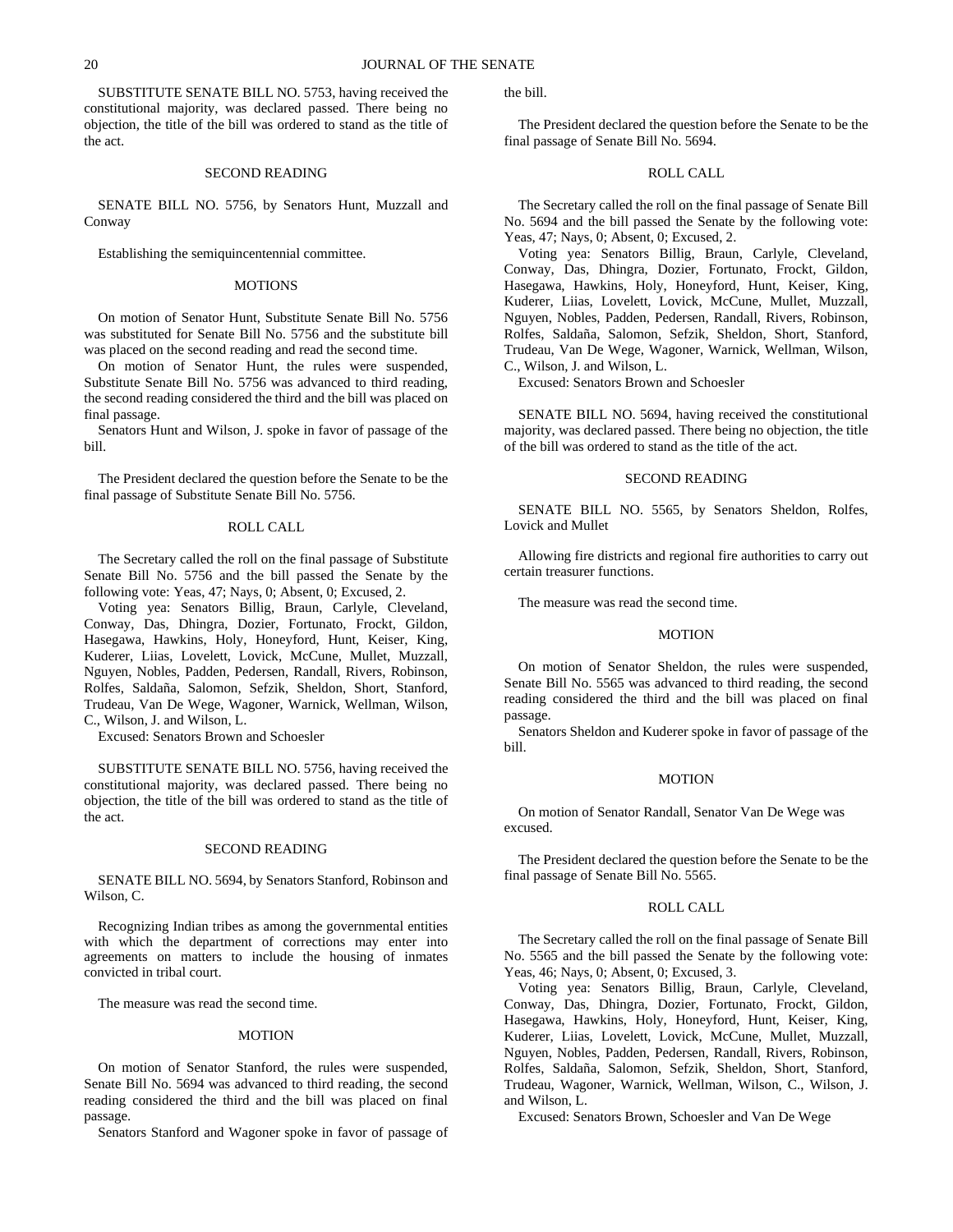TWENTY FOURTH DAY, FEBRUARY 2, 2022

SENATE BILL NO. 5565, having received the constitutional majority, was declared passed. There being no objection, the title of the bill was ordered to stand as the title of the act.

## SECOND READING

SENATE BILL NO. 5763, by Senators Randall, Sheldon, Lovelett, Nguyen, Nobles, Saldaña, Wellman and Wilson, C.

Eliminating subprevailing wage certificates for individuals with disabilities.

The measure was read the second time.

#### MOTION

On motion of Senator Randall, the rules were suspended, Senate Bill No. 5763 was advanced to third reading, the second reading considered the third and the bill was placed on final passage.

Senator Randall spoke in favor of passage of the bill. Senator Fortunato spoke on passage of the bill.

The President declared the question before the Senate to be the final passage of Senate Bill No. 5763.

#### ROLL CALL

The Secretary called the roll on the final passage of Senate Bill No. 5763 and the bill passed the Senate by the following vote: Yeas, 42; Nays, 5; Absent, 0; Excused, 2.

Voting yea: Senators Billig, Braun, Carlyle, Cleveland, Conway, Das, Dhingra, Fortunato, Frockt, Gildon, Hasegawa, Hawkins, Holy, Hunt, Keiser, King, Kuderer, Liias, Lovelett, Lovick, McCune, Mullet, Muzzall, Nguyen, Nobles, Pedersen, Randall, Rivers, Robinson, Rolfes, Saldaña, Salomon, Sefzik, Sheldon, Short, Stanford, Trudeau, Van De Wege, Wellman, Wilson, C., Wilson, J. and Wilson, L.

Voting nay: Senators Dozier, Honeyford, Padden, Wagoner and Warnick

Excused: Senators Brown and Schoesler

SENATE BILL NO. 5763, having received the constitutional majority, was declared passed. There being no objection, the title of the bill was ordered to stand as the title of the act.

## SECOND READING

SENATE BILL NO. 5498, by Senators Wilson, C., Billig, Das, Lovelett, Lovick, Nobles, Wagoner and Wellman

Awarding diplomas posthumously.

The measure was read the second time.

## MOTION

On motion of Senator Wilson, C., the rules were suspended, Senate Bill No. 5498 was advanced to third reading, the second reading considered the third and the bill was placed on final passage.

Senators Wilson, C. and Hawkins spoke in favor of passage of the bill.

The President declared the question before the Senate to be the final passage of Senate Bill No. 5498.

#### ROLL CALL

The Secretary called the roll on the final passage of Senate Bill No. 5498 and the bill passed the Senate by the following vote: Yeas, 47; Nays, 0; Absent, 0; Excused, 2.

Voting yea: Senators Billig, Braun, Carlyle, Cleveland, Conway, Das, Dhingra, Dozier, Fortunato, Frockt, Gildon, Hasegawa, Hawkins, Holy, Honeyford, Hunt, Keiser, King, Kuderer, Liias, Lovelett, Lovick, McCune, Mullet, Muzzall, Nguyen, Nobles, Padden, Pedersen, Randall, Rivers, Robinson, Rolfes, Saldaña, Salomon, Sefzik, Sheldon, Short, Stanford, Trudeau, Van De Wege, Wagoner, Warnick, Wellman, Wilson, C., Wilson, J. and Wilson, L.

Excused: Senators Brown and Schoesler

SENATE BILL NO. 5498, having received the constitutional majority, was declared passed. There being no objection, the title of the bill was ordered to stand as the title of the act.

## MOTION

On motion of Senator Pedersen, the Senate advanced to the seventh order of business.

## THIRD READING

SUBSTITUTE SENATE BILL NO. 5181, by Senate Committee on Early Learning & K-12 Education (originally sponsored by Honeyford and King)

Providing school districts serving low-income communities with flexibility in financing their facilities.

The bill was read on Third Reading.

Senators Honeyford and Wellman spoke in favor of passage of the bill.

The President declared the question before the Senate to be the final passage of Substitute Senate Bill No. 5181.

#### ROLL CALL

The Secretary called the roll on the final passage of Substitute Senate Bill No. 5181 and the bill passed the Senate by the following vote: Yeas, 46; Nays, 1; Absent, 0; Excused, 2.

Voting yea: Senators Billig, Braun, Carlyle, Cleveland, Conway, Das, Dhingra, Dozier, Fortunato, Frockt, Gildon, Hawkins, Holy, Honeyford, Hunt, Keiser, King, Kuderer, Liias, Lovelett, Lovick, McCune, Mullet, Muzzall, Nguyen, Nobles, Padden, Pedersen, Randall, Rivers, Robinson, Rolfes, Saldaña, Salomon, Sefzik, Sheldon, Short, Stanford, Trudeau, Van De Wege, Wagoner, Warnick, Wellman, Wilson, C., Wilson, J. and Wilson, L.

Voting nay: Senator Hasegawa Excused: Senators Brown and Schoesler

SUBSTITUTE SENATE BILL NO. 5181, having received the constitutional majority, was declared passed. There being no objection, the title of the bill was ordered to stand as the title of the act.

## MOTION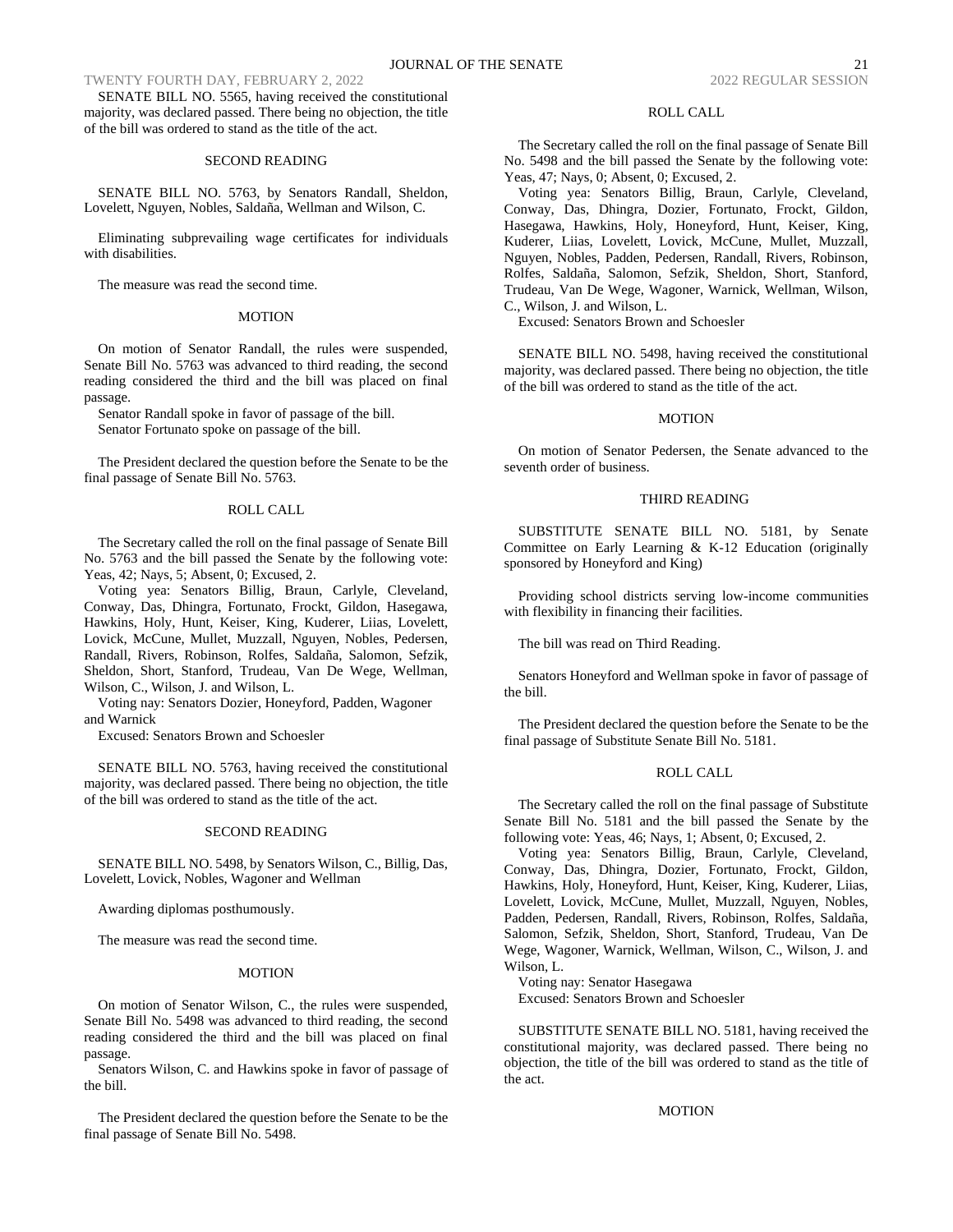On motion of Senator Pedersen, the Senate reverted to the sixth order of business.

#### SECOND READING

SENATE BILL NO. 5676, by Senators Conway, Billig, Gildon, Holy, Hunt, Keiser, Kuderer, Lovelett, Lovick, Mullet, Muzzall, Pedersen, Randall, Rivers, Robinson, Saldaña, Stanford, Van De Wege, Wagoner, Warnick, Wellman, Wilson, C. and Wilson, L.

Providing a benefit increase to certain retirees of the public employees' retirement system plan 1 and the teachers' retirement system plan 1.

The measure was read the second time.

#### MOTION

On motion of Senator Conway, the rules were suspended, Senate Bill No. 5676 was advanced to third reading, the second reading considered the third and the bill was placed on final passage.

Senators Conway, Wilson, L. and Muzzall spoke in favor of passage of the bill.

The President declared the question before the Senate to be the final passage of Senate Bill No. 5676.

#### ROLL CALL

The Secretary called the roll on the final passage of Senate Bill No. 5676 and the bill passed the Senate by the following vote: Yeas, 47; Nays, 0; Absent, 0; Excused, 2.

Voting yea: Senators Billig, Braun, Carlyle, Cleveland, Conway, Das, Dhingra, Dozier, Fortunato, Frockt, Gildon, Hasegawa, Hawkins, Holy, Honeyford, Hunt, Keiser, King, Kuderer, Liias, Lovelett, Lovick, McCune, Mullet, Muzzall, Nguyen, Nobles, Padden, Pedersen, Randall, Rivers, Robinson, Rolfes, Saldaña, Salomon, Sefzik, Sheldon, Short, Stanford, Trudeau, Van De Wege, Wagoner, Warnick, Wellman, Wilson, C., Wilson, J. and Wilson, L.

Excused: Senators Brown and Schoesler

SENATE BILL NO. 5676, having received the constitutional majority, was declared passed. There being no objection, the title of the bill was ordered to stand as the title of the act.

#### **MOTION**

On motion of Senator Pedersen, the Senate advanced to the seventh order of business.

## THIRD READING

ENGROSSED SECOND SUBSTITUTE SENATE BILL NO. 5036, by Senate Committee on Ways & Means (originally sponsored by Dhingra, Carlyle, Darneille, Das, Hasegawa, Mullet, Nguyen, Pedersen, Stanford, Wellman and Wilson, C.)

Concerning the release of incarcerated individuals from total confinement prior to the expiration of a sentence.

The bill was read on Third Reading.

Senators Dhingra, Pedersen and Trudeau spoke in favor of

passage of the bill.

Senators Padden, Holy, Warnick, Short, Honeyford, Wilson, L., Fortunato, Rivers, Muzzall and Sheldon spoke against passage of the bill.

The President declared the question before the Senate to be the final passage of Engrossed Second Substitute Senate Bill No. 5036.

#### ROLL CALL

The Secretary called the roll on the final passage of Engrossed Second Substitute Senate Bill No. 5036 and the bill passed the Senate by the following vote: Yeas, 28; Nays, 19; Absent, 0; Excused, 2.

Voting yea: Senators Billig, Carlyle, Cleveland, Conway, Das, Dhingra, Frockt, Hasegawa, Hunt, Keiser, Kuderer, Liias, Lovelett, Lovick, Mullet, Nguyen, Nobles, Pedersen, Randall, Robinson, Rolfes, Saldaña, Salomon, Stanford, Trudeau, Van De Wege, Wellman and Wilson, C.

Voting nay: Senators Braun, Dozier, Fortunato, Gildon, Hawkins, Holy, Honeyford, King, McCune, Muzzall, Padden, Rivers, Sefzik, Sheldon, Short, Wagoner, Warnick, Wilson, J. and Wilson, L.

Excused: Senators Brown and Schoesler

ENGROSSED SECOND SUBSTITUTE SENATE BILL NO. 5036, having received the constitutional majority, was declared passed. There being no objection, the title of the bill was ordered to stand as the title of the act.

## REMARKS BY SENATOR PEDERSEN

Senator Pedersen: "Well thank you very much Mr. President. I want to thank you and all the rostrum staff for excellent work and in particular I want to let our Secretary of the Senate know that though I am sure it was not as easy as it would have been if she had been here herself, but her crew did a fantastic job and probably nobody knew the difference."

## MOTION

Senator Pedersen moved that the Senate adjourn until 12:30 p.m. Thursday, February 3, 2022.

Senator Short objected to the motion.

Senator Short demanded a roll call.

The President declared that one-sixth of the members supported the demand, and the demand was sustained.

The President declared the question before the Senate to be the motion by Senator Pedersen to adjourn.

#### ROLL CALL

The Secretary called the roll on the motion to adjourn, and the motion carried by the following vote: Yeas, 28; Nays, 19; Absent, 0; Excused, 2.

Voting yea: Senators Billig, Carlyle, Cleveland, Conway, Das, Dhingra, Frockt, Hasegawa, Hunt, Keiser, Kuderer, Liias, Lovelett, Lovick, Mullet, Nguyen, Nobles, Pedersen, Randall, Robinson, Rolfes, Saldaña, Salomon, Stanford, Trudeau, Van De Wege, Wellman and Wilson, C.

Voting nay: Senators Braun, Dozier, Fortunato, Gildon, Hawkins, Holy, Honeyford, King, McCune, Muzzall, Padden, Rivers, Sefzik, Sheldon, Short, Wagoner, Warnick, Wilson, J. and Wilson, L.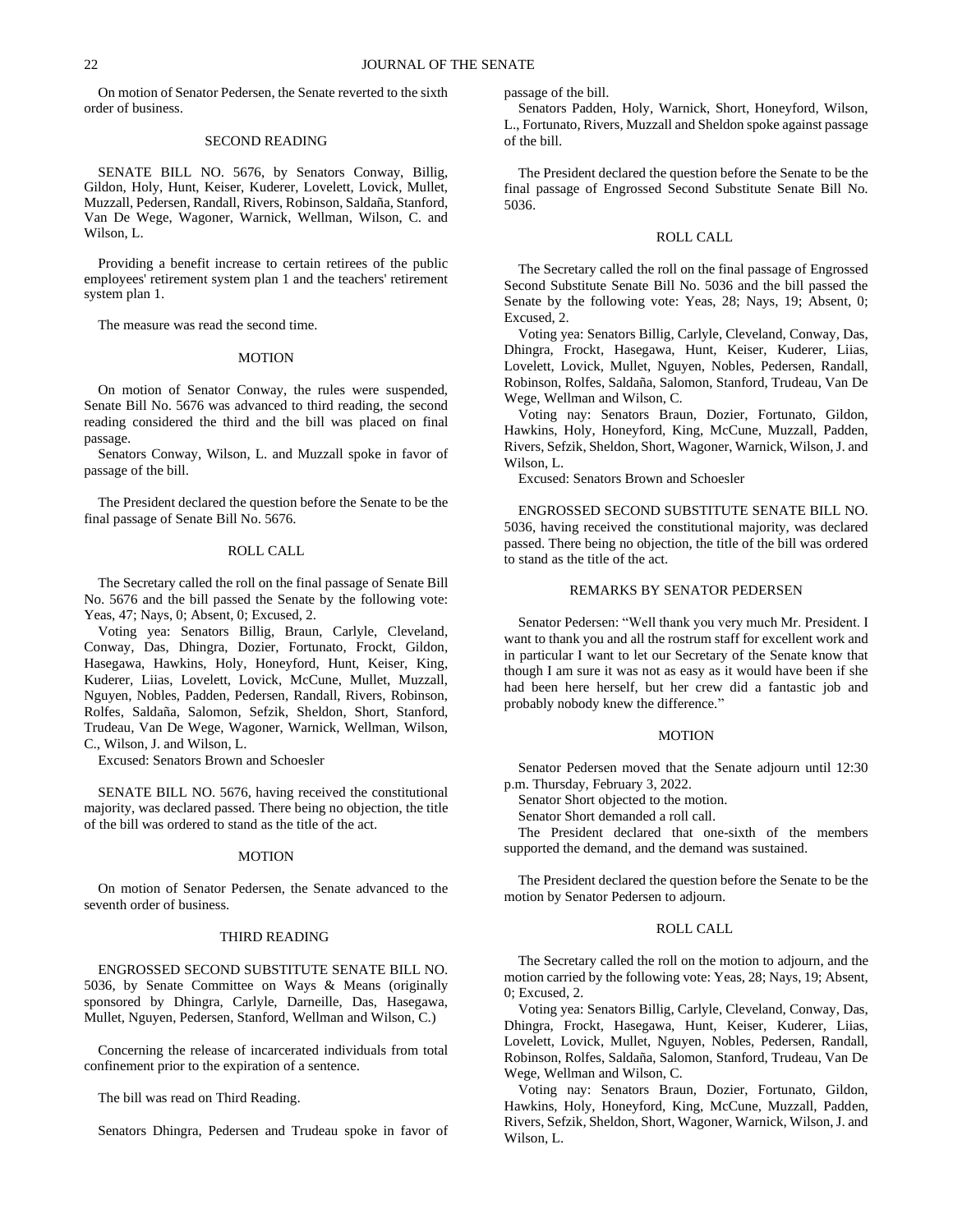TWENTY FOURTH DAY, FEBRUARY 2, 2022 Excused: Senators Brown and Schoesler

# MOTION

At 5:15 p.m., on motion of Senator Pedersen, the Senate adjourned until 12:30 p.m. Thursday, February 3, 2022.

DENNY HECK, President of the Senate

SARAH BANNISTER, Secretary of the Senate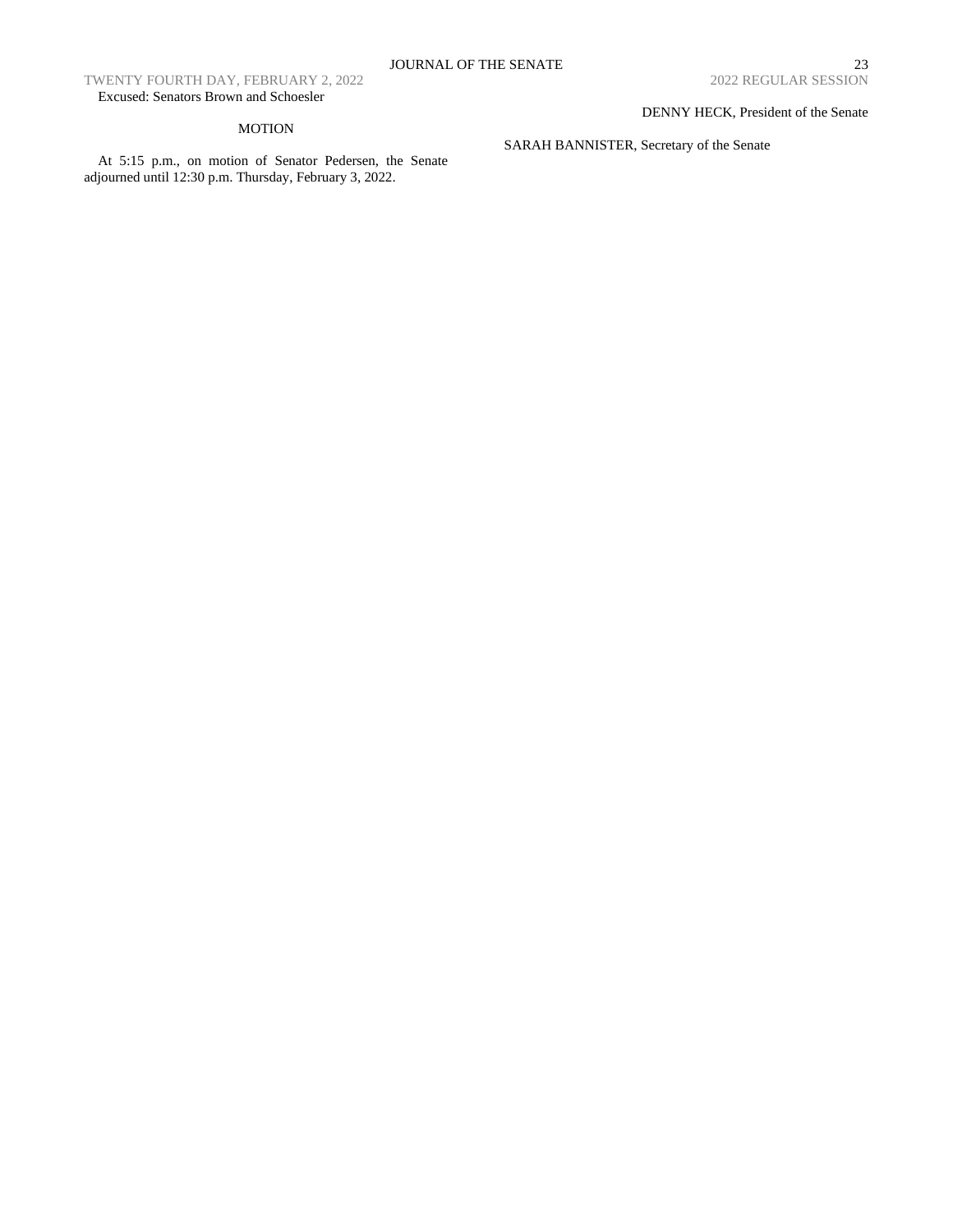| 1518-S                          |
|---------------------------------|
|                                 |
| 1716-S                          |
|                                 |
| 5036-S2                         |
|                                 |
| 5036-S2E                        |
|                                 |
|                                 |
| 5098                            |
|                                 |
| 5181-S                          |
|                                 |
|                                 |
| 5498                            |
|                                 |
|                                 |
| 5518                            |
|                                 |
| Third Reading Final Passage  18 |
| 5526                            |
|                                 |
| 5544                            |
|                                 |
| 5560                            |
|                                 |
| Third Reading Final Passage  19 |
| 5565                            |
|                                 |
|                                 |
| 5615                            |
|                                 |
| Third Reading Final Passage  18 |
| 5650                            |
| 5676                            |
|                                 |
| Third Reading Final Passage  22 |
| 5694                            |
|                                 |
| Third Reading Final Passage  20 |
| 5749                            |
|                                 |
| 5749-S                          |
|                                 |
| Third Reading Final Passage  18 |
| 5753                            |
|                                 |
|                                 |

| 5753-S                          |  |
|---------------------------------|--|
|                                 |  |
| Third Reading Final Passage  20 |  |
| 5755                            |  |
|                                 |  |
| 5756                            |  |
|                                 |  |
| 5756-S                          |  |
|                                 |  |
| Third Reading Final Passage  20 |  |
| 5763                            |  |
| Third Reading Final Passage  21 |  |
| 5782                            |  |
|                                 |  |
| 5810                            |  |
|                                 |  |
| 5810-S                          |  |
|                                 |  |
| Third Reading Final Passage  17 |  |
| 5817                            |  |
|                                 |  |
| 5818                            |  |
|                                 |  |
| 5825                            |  |
| 5843                            |  |
|                                 |  |
| 5844                            |  |
|                                 |  |
| 5847                            |  |
|                                 |  |
| 5854                            |  |
|                                 |  |
| 5855                            |  |
|                                 |  |
| 5901                            |  |
|                                 |  |
| 5908                            |  |
| 5909                            |  |
|                                 |  |
| 5918                            |  |
|                                 |  |
| 5946                            |  |
|                                 |  |
| 5970                            |  |
| Introduction & 1st Reading 16   |  |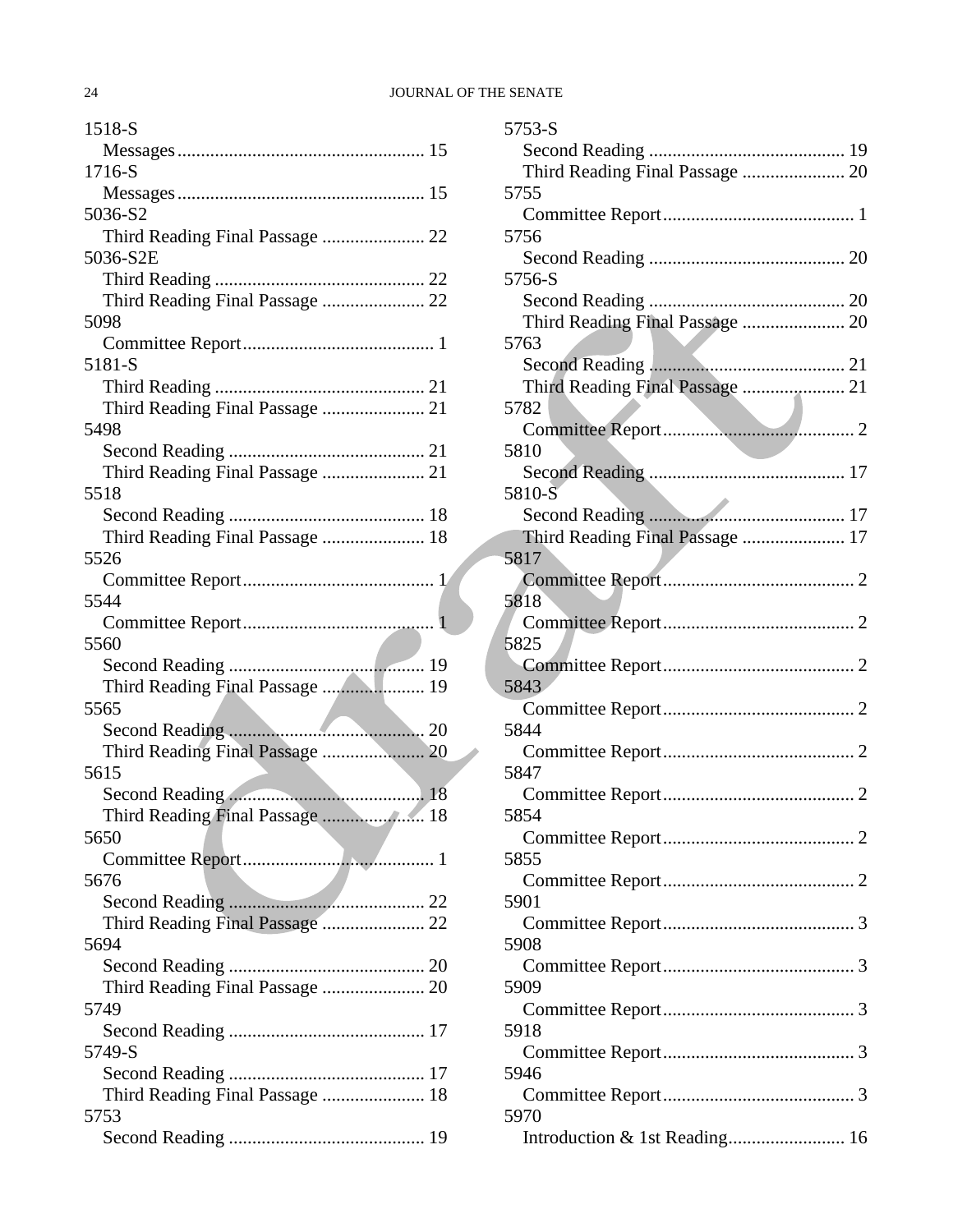TWENTY FOURTH DAY, FEBRUARY 2, 2022 8004

| Third Reading Final Passage  19 |
|---------------------------------|
| 9006 Lee, Karen                 |
|                                 |
| 9018 Maxwell, Michael           |
|                                 |
| 9019 Navas, Sharonne            |
|                                 |
| 9020 McClure, Neil              |
|                                 |
| 9021 Johnson, Rebecca           |
|                                 |
| 9022 Hill, Steven               |
|                                 |
| 9028 Johnson, Glenn             |
|                                 |
| 9031 Smith, Bradley             |
|                                 |
| 9045 Sims, Ron                  |
|                                 |
| 9048 Thew, Elizabeth            |
|                                 |
| 9049 Kelly, D. Michael          |
|                                 |
|                                 |
| 9051 Ahl, Debbie                |
|                                 |
| 9052 Aveledo, Astrid            |
|                                 |
| 9053 Chu, Elaine                |
|                                 |
| 9054 Jaech, Jeremy              |
|                                 |
| 9055 Lux, Thomas                |
|                                 |
| 9056 Malte, Robert              |
|                                 |
| 9058 Taylor, Teresa             |
|                                 |
| 9060 Speer, Paul                |
|                                 |
| 9063 Shuman, Patricia           |
|                                 |
| 9067 Taylor, Eli                |
|                                 |
| 9077 Martinez, Mark             |
| 9095 Chang, Florence            |

| 9097 Webster II, Wally    |
|---------------------------|
|                           |
| 9098 Zimmerman, Steven    |
|                           |
| 9102 Gonzalez, Candelario |
|                           |
| 9107 Quint, Meghan        |
|                           |
| 9109 Wagner, Adrianne     |
|                           |
| 9110 Richards, Juanita    |
|                           |
| 9111 Bohlke, Wendy        |
|                           |
| 9112 Bryant, Harriette    |
|                           |
| 9113 Ray, Kristin         |
|                           |
|                           |
| 9114 O'Bryan, Megan       |
|                           |
| 9115 Pobee, Eben          |
|                           |
| 9116 Fukutaki, Richard    |
|                           |
| 9117 Hamilton, Anne       |
|                           |
| 9118 Wilson, Michael      |
|                           |
| 9119 Cate, Sara           |
|                           |
| 9120 Rice, Constance      |
| 7                         |
| 9121 Riojas, Rogelio      |
|                           |
| 9122 Liberty, Michelle    |
|                           |
| 9129 Ponepinto, Dona      |
|                           |
| 9133 Mitchell, Carol      |
|                           |
| 9151 Siler, Holly         |
|                           |
| 9158 Martin, Gerald       |
|                           |
| 9160 Cartagena, Wilma     |
|                           |
| 9163 Franklin, Chase      |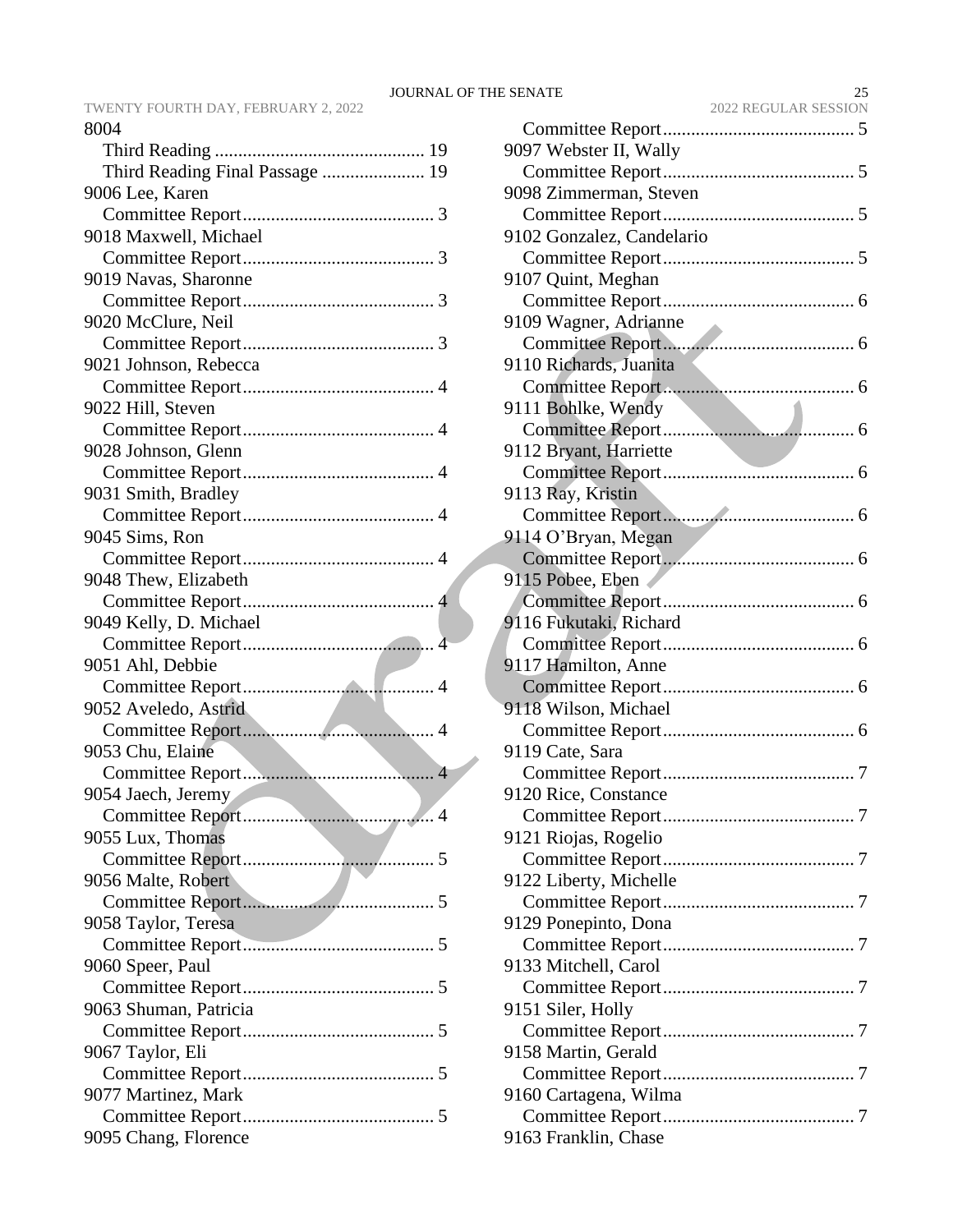| 9164 Powell, Lura               |  |
|---------------------------------|--|
|                                 |  |
| 9172 Coleman, Frankie           |  |
|                                 |  |
| 9186 Carthum, Harry             |  |
|                                 |  |
| 9202 Franz, Anna                |  |
|                                 |  |
| 9203 Leigh, Jr., Richard        |  |
|                                 |  |
| 9204 Pierini, Arlene            |  |
|                                 |  |
| 9205 Ramirez Robson, Jennifer   |  |
|                                 |  |
| 9207 Stanley, Charles           |  |
|                                 |  |
| 9211 Kaiser, Richard            |  |
|                                 |  |
| 9212 Karnofski, Michael         |  |
|                                 |  |
|                                 |  |
| 9214 Sayce, James               |  |
|                                 |  |
| 9215 Pasquier, Therese          |  |
|                                 |  |
| 9216 Pedlow, John               |  |
|                                 |  |
| 9218 Eckmann, Tom               |  |
|                                 |  |
| 9219 Harper, Kimberly           |  |
| 9                               |  |
| 9220 Ponto, Colleen<br>a ka     |  |
| $\overline{9}$                  |  |
| 9221 Arno Martinez, Paula       |  |
|                                 |  |
| 9222 Canseco Juarez, Christhian |  |
|                                 |  |
| 9223 Mah, Doug                  |  |
|                                 |  |
| 9224 Takamura, Frieda           |  |
|                                 |  |
| 9225 Batayola, Teresita         |  |
|                                 |  |
| 9226 Arteaga, Castulo (Cus)     |  |
|                                 |  |
| 9227 Bowman IV, Joseph          |  |
|                                 |  |
| 9229 Keohokalole, Lisa          |  |
|                                 |  |

| 9233 Wortham, Latasha      |
|----------------------------|
|                            |
| 9234 Benson Tolle, Tia     |
|                            |
| 9235 Duncan, Kiantha       |
|                            |
| 9239 Burt, Timothy         |
|                            |
| 9240 Earling, David        |
|                            |
| 9243 Miller, Toraya        |
|                            |
| 9252 Bladow, Layne         |
|                            |
| 9254 Martin-Morris, Harium |
|                            |
| 9258 Doerner, Mariko       |
|                            |
| 9267 Davis, Jeff           |
|                            |
| 9268 Ortega, Bertha        |
|                            |
| 9277 Black, Erin           |
|                            |
| 9288 Johnson, Karen        |
|                            |
| 9289 Hesselholt, Claire    |
|                            |
| 9297 Strange, Cheryl       |
|                            |
| 9300 Mitchell, Auriana     |
|                            |
| 9301 Berisha, Djelli       |
|                            |
| 9302 Wells, Kim            |
|                            |
| 9303 Chan, Rebecca         |
|                            |
| 9304 Surratt, Brian        |
|                            |
| 9308 Jo, Nathaniel         |
|                            |
| 9309 Wright, Shain         |
|                            |
| 9323 Hall, J'Vaughn        |
|                            |
| 9326 Zapora, Carl          |
|                            |